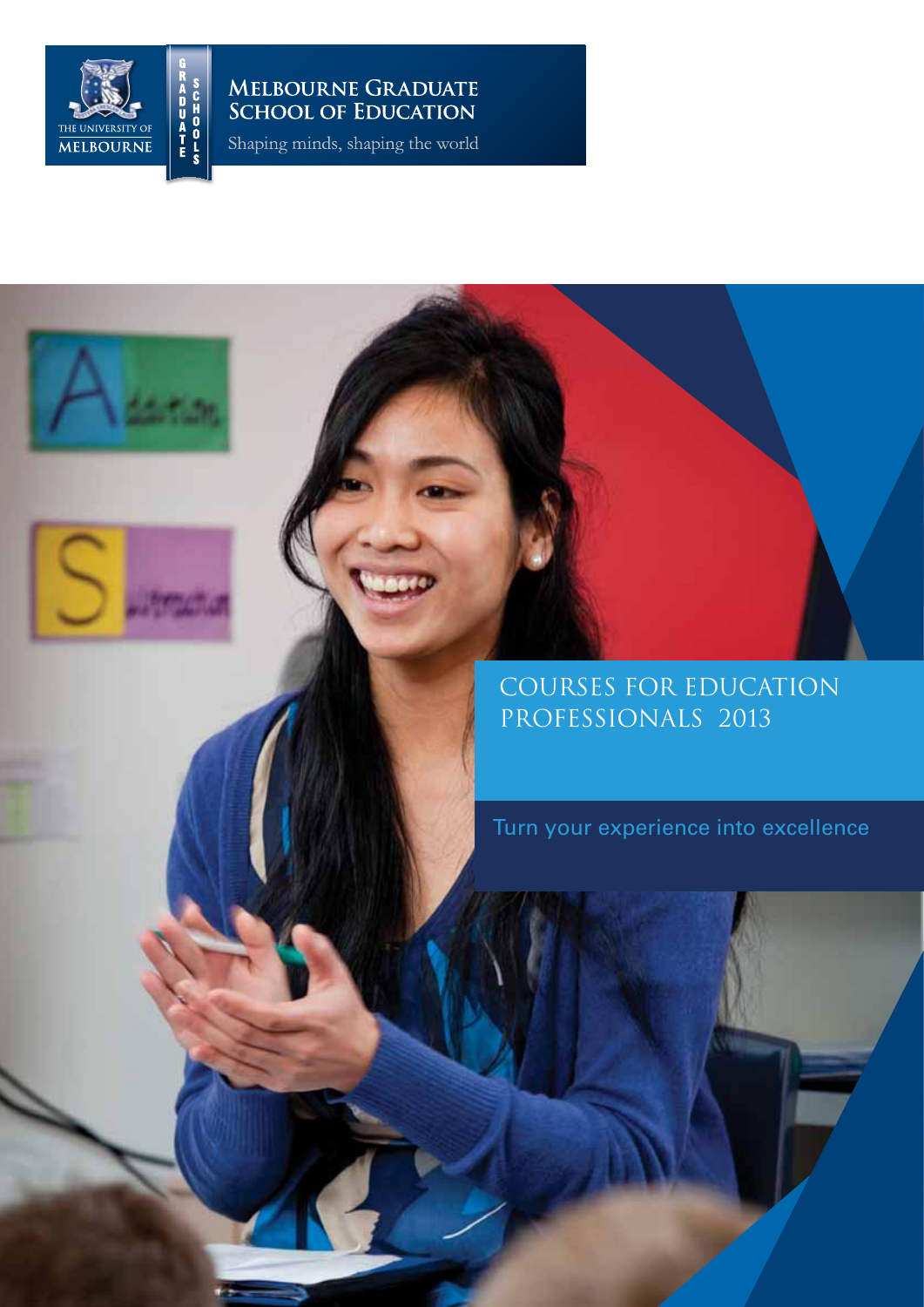

#### **Master of Education and Postgraduate Certificate in Education 4**

- area options
- Arts Education 6
- Curriculum and Pedagogy 6
- Digital Technologies in Education 7
- Early Childhood Education 7
- Equity, Youth and Identity 8
- Gifted Education 8
- Language and Literacy Education 9
- Mathematics Education 9
- Science and Environmental Education 10
- Thinking, Knowledge and Creativity 10

#### **Specialist studies 13**

- Content and Language Integrated Learning 14
- Educational Management 15
- Educational Policy (International) 16
- Educational Psychology 17
- Evaluation 18
- Global Studies in Education 19
- Instructional Leadership 20
- International Baccalaureate® 21
- Language Intervention and Hearing Impairment 22
- **Literacy** 23
- Modern Languages Education 24
- **Numeracy** 25
- School Leadership 26
- Special Education, Inclusion and Early Intervention 27
- Specific Learning Difficulties 28
- Student Wellbeing 29
- TESOL 30

#### **Other Certificates 31**

- Postgraduate Certificate in Educational Research 32
- Graduate Certificate in Tertiary Teaching 32
- Specialist Certificate in Chinese Language Teaching 33
- Professional Certificate in History Education 33
- **Research programs 34**
- Doctor of Education (Research) 35
- PhD 35
- **Applications, fees and contact details 36**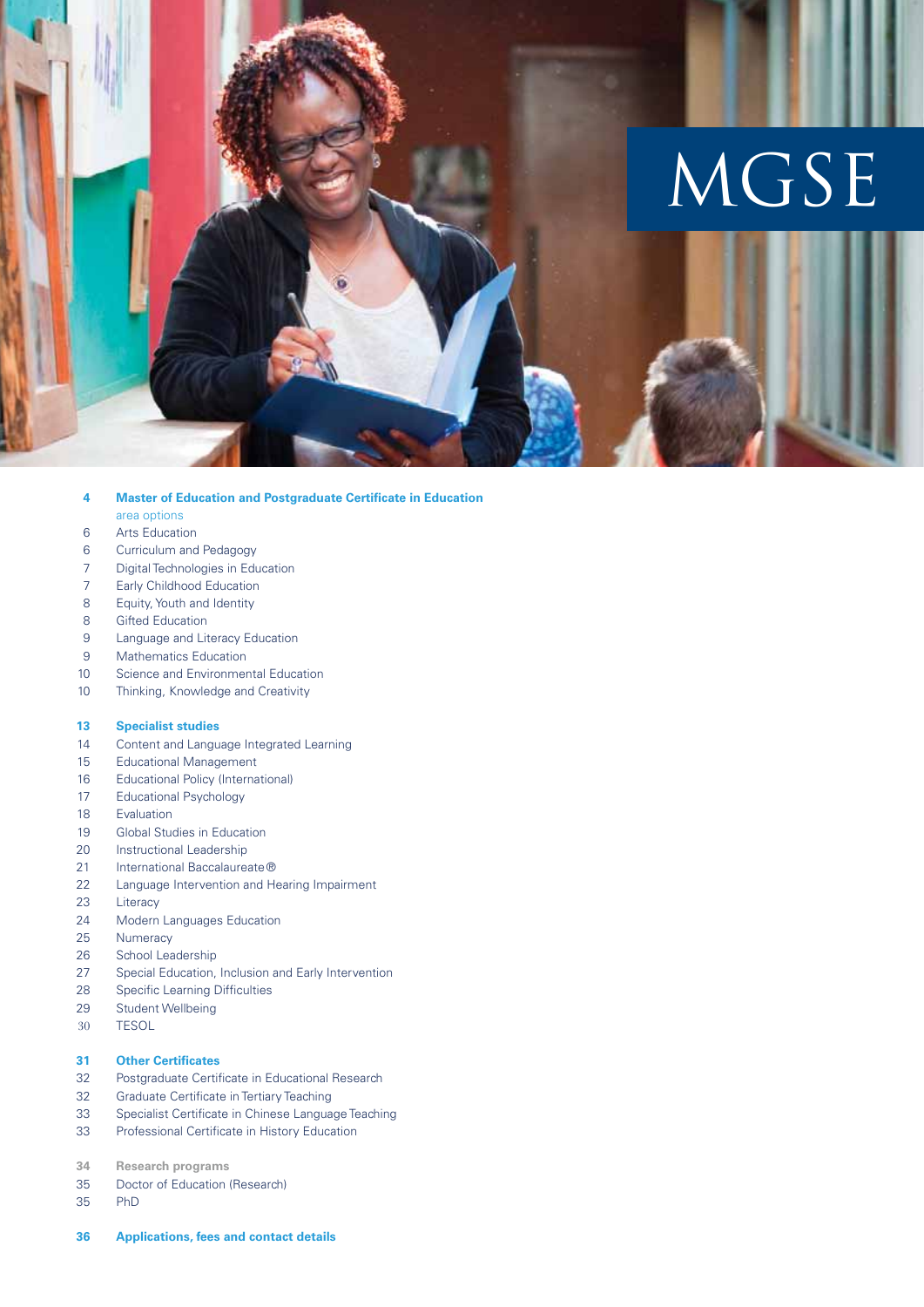# **Why Melbourne?**

The Melbourne Graduate School of Education is a vibrant and exciting place to study. Our environment is supportive and student-focussed and our courses are challenging.

Home to a number of internationally recognised experts, including Professor Stephen Dinham, Professor John Hattie, Professor Collette Tayler and Professor Patrick Griffin, we are at the cutting edge of teaching and research in education.

Our new facilities are designed for graduate education students, offering a range of contemporary learning and social spaces.

### Meeting your needs

We offer a wide range of courses for professionals working in education and related areas.

Whether you are looking to take the next step in your career, or simply explore an area of interest, we will have a course that suits you.

Delivered by leaders in their fields, our courses have been designed with busy professionals in mind. They are professionally relevant; informed by a powerful combination of the latest research and on-the-ground experience.

Many of our courses offer the opportunity to apply your learning directly, through workbased projects. Most are also delivered flexibly, through on-campus weekend intensives, evening classes or distance learning.

#### **Stacey Cumming**

Master of Education (Language Intervention and Hearing Impairment)

*"I've worked at The Royal Children's Hospital as a teacher for a couple of years. In that time, I've worked with quite a few students with hearing loss associated with medical conditions and I have found it challenging at times to teach them appropriately. I felt restricted by not having the specific communication skills to engage these students fully in their learning. I chose this specialty in my Masters course so I could learn to teach these students more effectively and engage them in more appropriate learning experiences when they are in hospital.*

*I've particularly enjoyed learning AUSLAN (Australian sign language) and the theory behind teaching deaf and hearing impaired children, especially as I can now use simple communication signs and tools to help assist these children in their lessons. I'm already benefitting from my course with a broader knowledge of how children with hearing loss learn differently and applying this knowledge to my everyday practice.*

*I will finish my course in 2013, and I hope to continue working at The Royal Children's Hospital, using what I've learnt along the way in my Masters to support other teachers when teaching students with hearing loss."*



Stacey Cumming, teacher at The Royal Children's Hospital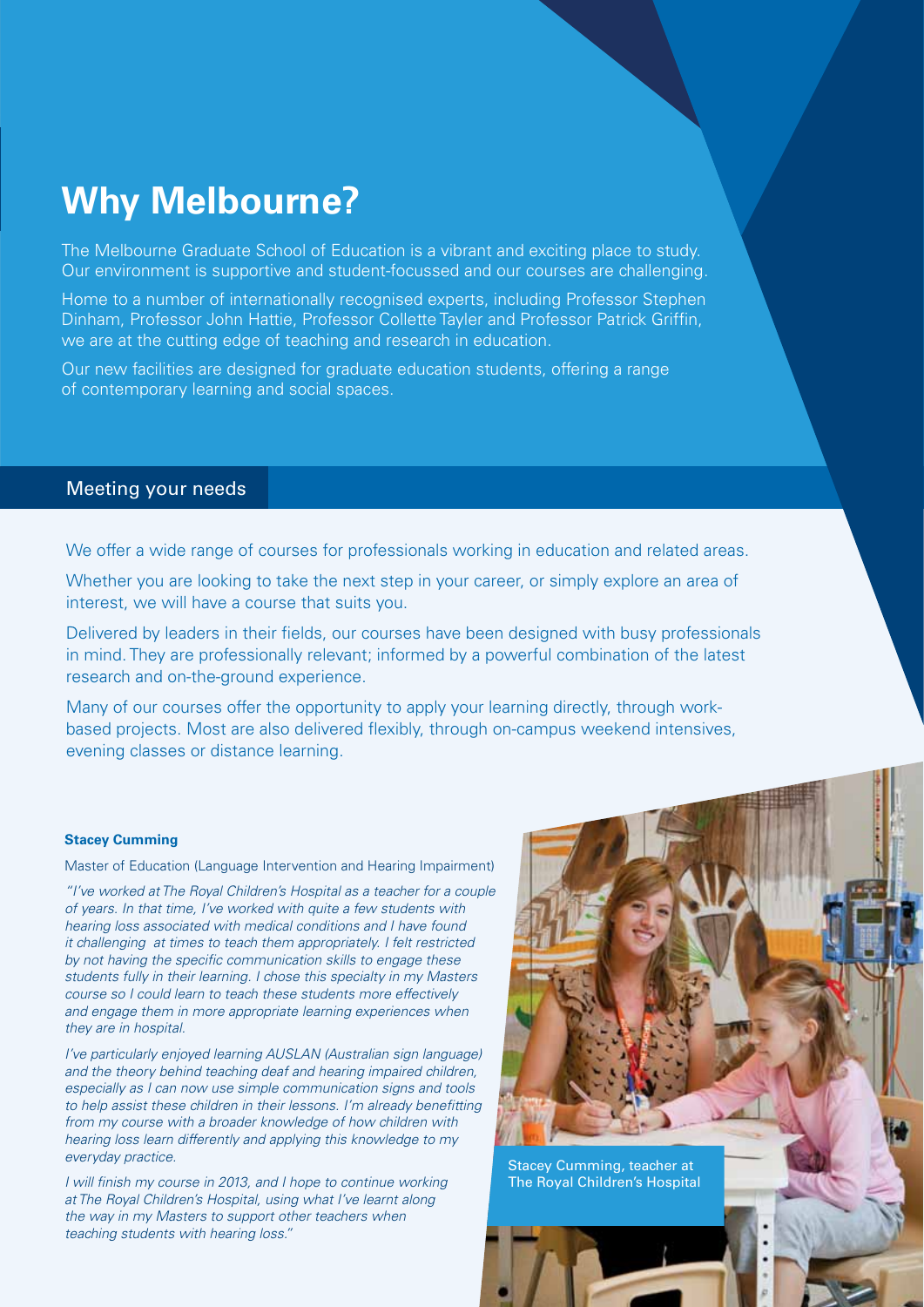### Master of Education and Postgraduate Certificate in Education

The Postgraduate Certificate in Education and Master of Education will give you a solid foundation in education theory while pursuing an area of interest.

Postgraduate Certificate students complete four elective subjects. Master of Education students complete 8 subjects covering core study, an area option and elective subjects.

#### **Core subjects**

The three 12.5 point core subjects completed by Master of Education students are: Leading Educational Ideas, Reading Educational Research and Negotiated Project.

#### **Area options**

Master of Education students also undertake four 12.5 point subjects from one or more of the following area options (more details on following pages):

- Arts Education
- Curriculum and Pedagogy
- **Digital Technologies in Education**
- **Early Childhood Education**
- Equity, Youth and Identity
- **Gifted Education**
- **Language and Literacy Education**
- **Mathematics Education**
- Science and Environmental Education
- Thinking, Knowledge and Creativity

#### **Elective subjects**

Master of Education students have a choice of how to complete the remaining 12.5 points of study:

- an additional or complementary subject from any area option
- completion of a subject from another area option, or another masters
- completion of a subject from another faculty or graduate school (remaining relevant to the Master of Education)

#### **Research option**

If you would like to complete a minor thesis, the research option is available. You will complete four coursework subjects before starting the thesis. We also offer a Master of Philosophy for students interested in pursuing a research masters.

If you are interested in these options, please submit an expression of interest to the Melbourne Education Research Institute before applying. For more information visit: www.education.unimelb.edu.au/research/eoi

|                                         | <b>Postgraduate Certificate</b><br>in Education                                               | <b>Master of Education</b>                                                                            |                                                                            |
|-----------------------------------------|-----------------------------------------------------------------------------------------------|-------------------------------------------------------------------------------------------------------|----------------------------------------------------------------------------|
|                                         |                                                                                               | <b>Coursework</b>                                                                                     | <b>Research</b>                                                            |
| <b>Duration</b>                         | 6 months full-time<br>1 year part-time                                                        | 1 year full-time<br>2 years part-time                                                                 | 1.5 years full-time<br>3 years part-time                                   |
| <b>Content</b>                          | 50 points of any subjects from<br>a specified list (subjects may<br>be $12.5$ or $25$ points) | 8 subjects<br>$-3$ core<br>- 4 area option<br>- 1 elective                                            | 4 subjects<br>$-2$ core<br>- 2 area option<br>- 20,000-word minor thesis   |
|                                         |                                                                                               | Each subject involves 24<br>contact hours and 5,000<br>words of assessment                            | Each subject involves 24<br>contact hours and 5,000<br>words of assessment |
| <b>Minimum</b><br>Entry<br>Requirements | $\bullet$ a four-year teaching degree, or equivalent $\wedge$ .                               | • an undergraduate degree and a fourth-year level teaching qualification, or equivalent $\wedge$ , or |                                                                            |

Research students must maintain a grade average of 75% in all coursework to progress to thesis. International students must also meet MGSE English language requirements.

^ Applicants with a degree in an area other than education but who work in an education related profession are encouraged to apply.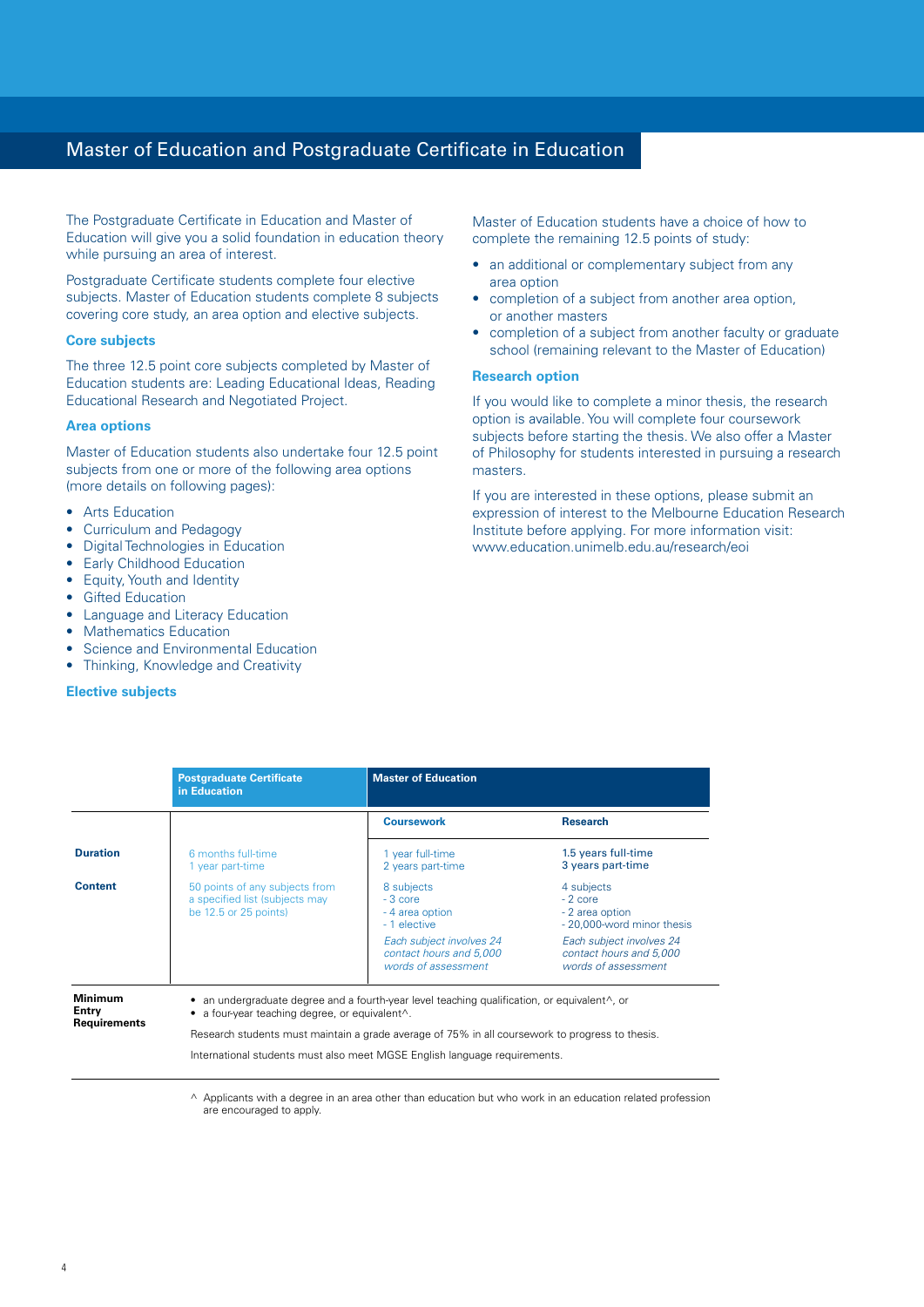#### **Lisa Saffin**

#### Master of Education

*"After teaching for a number of years, I was looking for a challenge and something to take me out of my comfort zone. The Master of Education appealed because I am interested in the link between practice and research.*

*I'm really enjoying the course so far. In particular the research subjects are great. I wouldn't have chosen them, but I'm glad they're compulsory – the insight into research and critical thinking is fantastic. I'm also really enjoying the collegiality of the course; getting to know other teachers with a wide range of backgrounds is a great way to stimulate discussion and new ideas.*

*When I finish the course in 2014, I'd like to either pursue a research path, or use what I've learned to help improve teaching practice."*

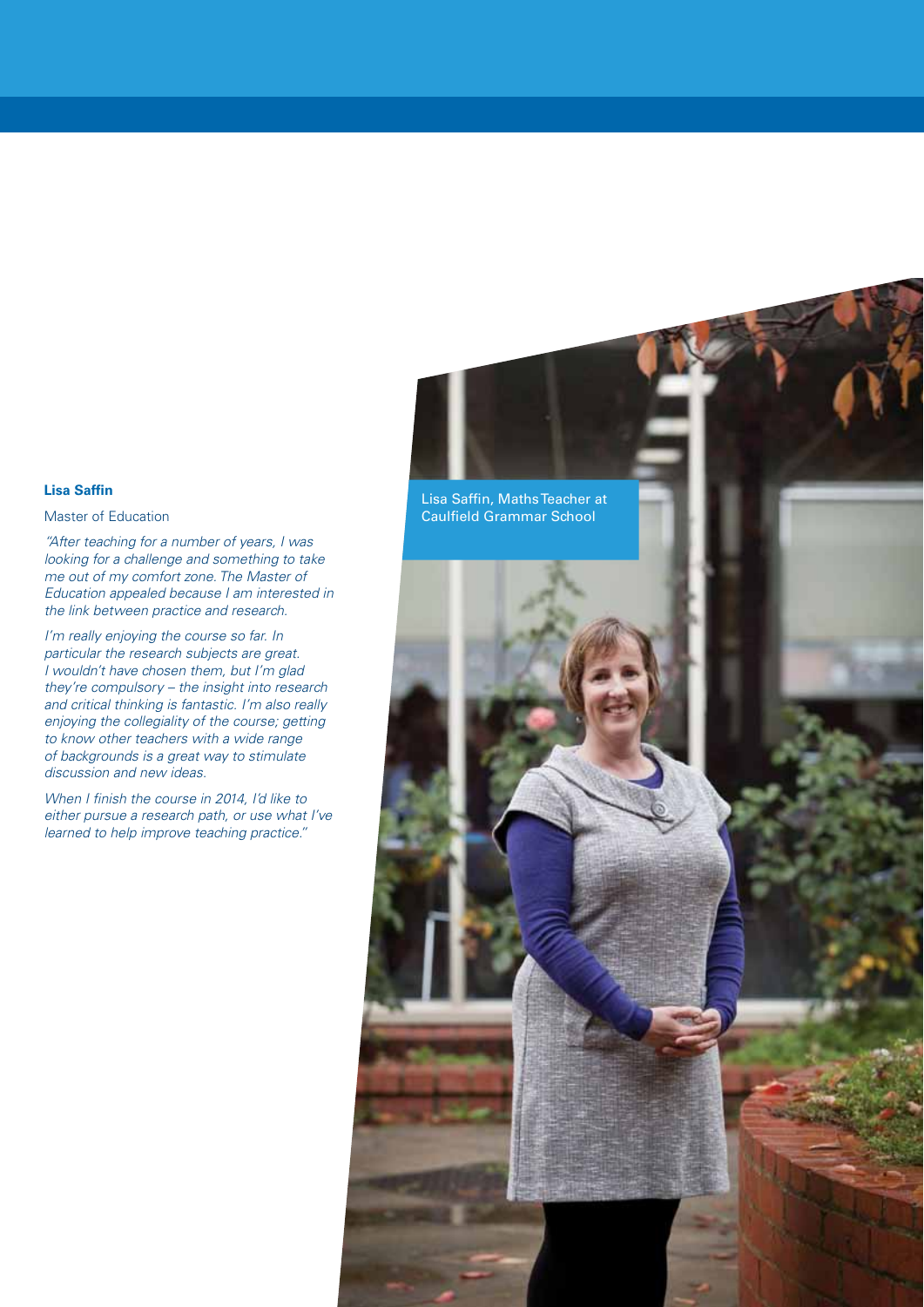### Arts Education

Our arts education team is a group of passionate academics with specialist knowledge and experience in visual arts, music, drama, media and dance education.

Under our team's guidance you will explore:

- the artistic and cultural curriculum
- the teacher as artist, the artist as teacher
- arts pedagogy and learning in the arts
- creativity and the arts
- arts education in the community
- social impact of the arts

#### **Outcomes**

This option will:

- develop your understanding of the theory and practice of education in the arts
- improve your knowledge of current and emerging pedagogies, whether you teach at early childhood, primary or secondary level, or in a community setting
- enable you to take the lead in developing new programs and subjects that reflect the most recent developments in arts education

#### **Academic staff**

You will be working with arts education specialists who have many years of professional experience as teachers and researchers. They are actively involved in state, national and international professional arts education bodies, and offer experience from diverse creative backgrounds. The academics leading this area include Professor Susan Wright, Dr Neryl Jeanneret, Dr Wes Imms and Dr Christine Sinclair.

#### **Delivery modes**

Most subjects are delivered by on-campus lectures and tutorials.

Some subjects are delivered in intensive Saturday workshops throughout the academic year.

### Curriculum and Pedagogy

As curriculum concerns gather pace, opportunities are opening up for teachers, principals and administrators to contribute to curriculum and pedagogical reform. Social change and diversity, new literacies and technologies and evolving education policy are being felt at all stages of education and across all curriculum domains. Linked with these curriculum developments is a re-evaluation of the central place of pedagogy.

This option is suitable for teachers and educators working in schools, early childhood settings, museums, field study centres, local government and the tertiary sector.

#### You will:

- learn how to integrate new knowledge and new technologies, into curricula at all levels
- aain insight into the longer term trends and patterns that influence specific manifestations of curriculum within contemporary education
- • develop teaching methods, resources, materials and subject designs suited to the new curricula
- benefit from collaborative and multi-disciplinary approaches to research and teaching

You can select from subjects that explore central issues such as:

- the social contexts and effects of curriculum
- curriculum theory and design
- the interrelationship between curriculum, pedagogy and assessment
- current approaches to curriculum and pedagogical research
- curriculum/pedagogy leadership and management
- • curriculum inequalities and student difference

#### **Outcomes**

This option will help you influence debate, policy formation and practice. You will develop the skills to design, deliver, evaluate and/or coordinate curriculum for learners. It may also assist classroom teachers to move into a coordination role.

#### **Academic staff**

You will work with curriculum and pedagogy specialists who have many years of professional experience as teachers and researchers.

The academics leading this area are Dr Christine Redman and Dr John Quay.

#### **Delivery modes**

Most subjects are delivered by on-campus lectures and tutorials.

Some subjects are delivered in intensive Saturday workshops throughout the academic year.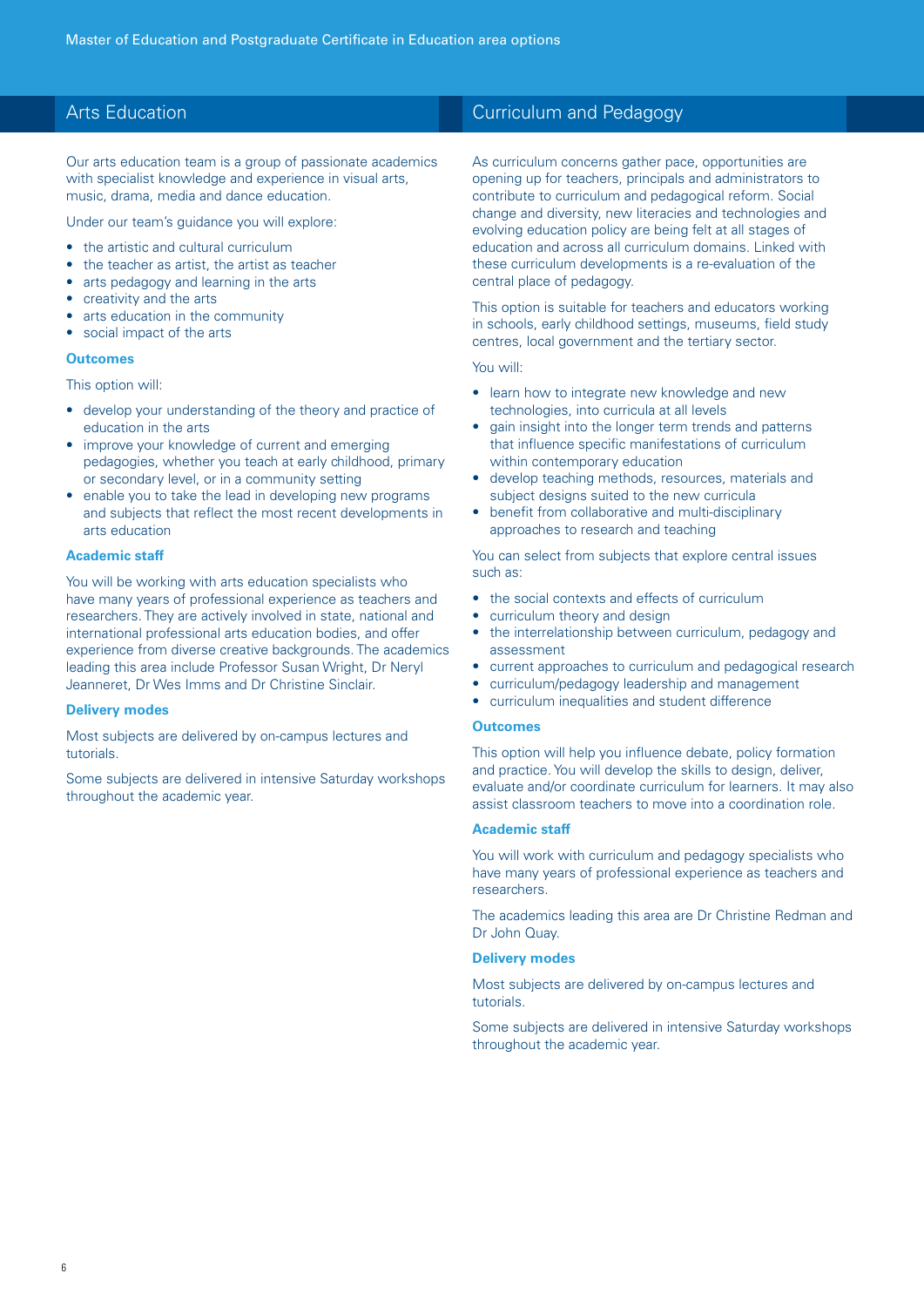### Digital Technologies in Education

Digital technologies, including information and communications technologies, provide opportunities to teach and learn in ways that otherwise wouldn't be possible. Whatever your subject area and at whatever level you teach, you must be capable and confident in understanding how digital technologies can support teaching and learning.

This area option provides a balance between a broad critical perspective of educational uses of digital technology and the development of practical skills, in the context of your own teaching.

Developed by staff with many years of experience, it is highly relevant to the current education environment.

Themes you can follow in this area option include:

- online education
- teaching and learning with digital technologies
- the role of digital technologies in the curriculum
- use of Web 2.0 (and beyond) and mobile technologies for education.

#### **Outcomes**

You will benefit from hands-on experience in a variety of digital technologies and exploration of current educational issues relevant to digital technologies in education, as well as collaborative and multi-disciplinary approaches to research and teaching.

You will develop knowledge and skills that enable you to:

- use computers, the web and associated technologies creatively and innovatively in your teaching
- understand the impact of educational technologies on curriculum
- develop your career

#### **Who should study this area option?**

This area option is suitable for early childhood, primary, secondary, and TAFE teachers, those working in educational and training software development and other professional educators.

#### **Academic staff**

You will be working with specialists who have many years of professional experience as teachers and researchers.

The academics leading this area include, Dr Dianne Chambers, Ted Clark and Dr Nick Reynolds.

#### **Delivery modes**

Most subjects are delivered by on-campus lectures and tutorials, with an associated subject site, and some subjects are available fully online.

### Early Childhood Education

Early childhood and early years education policy is undergoing great change at both State and Commonwealth levels. This political context, along with the changing social worlds of children, creates a pressing need to re-engage with early childhood theory and practice at local, national and international levels.

We are a highly respected centre for teaching and research in early childhood with the staff, resources and specialised knowledge to offer you an inspirational learning experience built on theory and practice.

Our teaching and research staff are passionate about early childhood education and with them you may explore:

- local, national and international early childhood policies and pedagogies
- case studies and principles of building socially just early childhood environments, especially for culturally and linguistically diverse contexts
- contemporary issues and debates about the young child
- diverse ways of understanding the young child and implications for early childhood education

#### **Outcomes**

Through this area option you will:

- develop skills in constructing and evaluating approaches to curriculum and pedagogy, especially in culturally diverse contexts, and consider equity outcomes for all children in early childhood
- become familiar with early childhood issues and debates and develop skills to use this knowledge to inform responsive, relevant and dynamic pedagogy and policy
- draw from a diverse pool of contemporary knowledge about who young children are, and bring this to life in your early childhood work

#### **Who should study this area option?**

This program is designed for the diverse range of people working in the early childhood and early years field.

#### **Academic staff**

You will be working with early childhood specialists who, as a team, have many years of professional experience as teachers and researchers.

#### **Delivery modes**

Subjects are delivered intensively, in the school holidays.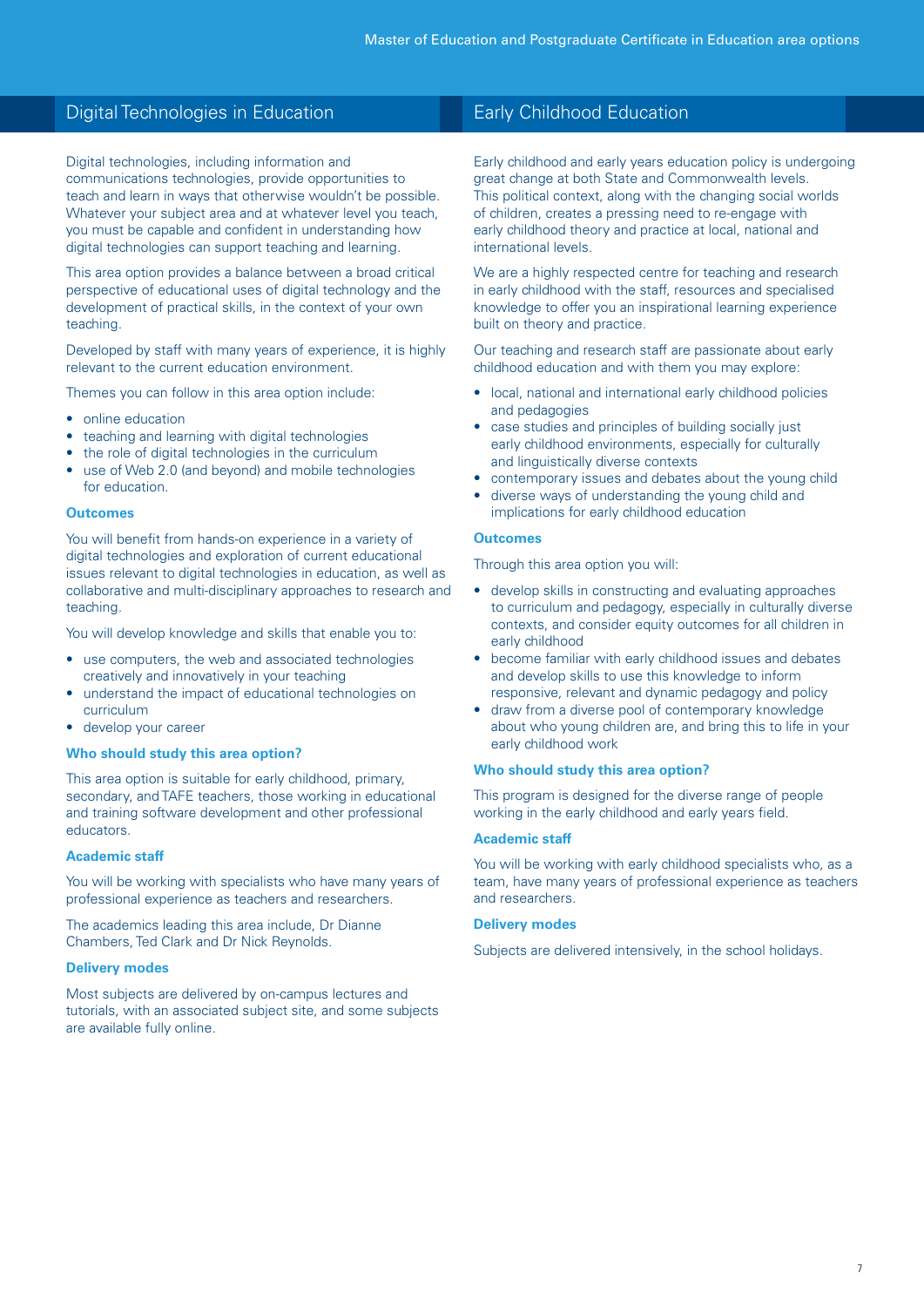### Equity, Youth and Identity

If you are motivated by a desire to relate to young people and make a difference, this area option is designed for you.

You will explore issues of identity, equity and change, consider the complexity of transitions from one stage of learning to the next, learn the skills and importance of practising the democratic style of education and gain a greater understanding of the cultures of young people. The exploration of these issues is designed to help you to relate to young people from diverse backgrounds and cultures, and to contribute to educational programs that support their learning.

Studying with some of Australia's leading education experts, you will deepen your knowledge about the principles of equity and social diversity in education and enhance your understanding of processes and patterns of inequality and difference. You will learn about the factors that impact on young people's lives and learning and how educators can effectively meet their needs.

You will be able to explore equity issues in the context of your own workplace, as well as make links between contemporary approaches to equity and your own research interests.

Topics include:

- education policy and social equity
- educational outcomes and pathways
- theories of inequality
- art/cultural practices that are for, by, with and about young people
- contemporary social, feminist and postcolonial theories of difference, identity and social justice
- policy, practice and research on diversity and social inclusion
- specialist study in areas such as disability, anti-racism and gender

#### **Outcomes**

This area option will prepare you for working in senior policy and curriculum areas, in management and change leadership and in applied research and consultancy.

#### **Who should study this area option?**

This option is appropriate for professionals from a wide range of disciplinary backgrounds including health, social and youth work and disability, refugee and migration studies.

#### **Academic staff**

Staff teaching in this area include Professor Julie McLeod, Professor Johanna Wyn, Professor Lyn Yates, Professor Richard Teese, Professor Stephen Lamb, Dr Helen Stokes, Dr Richard Sallis and Dr Dianne Mulcahy.

#### **Delivery modes**

Most subjects are delivered by on-campus lectures and tutorials.

Some subjects are delivered in intensive Saturday workshops throughout the academic year.

### Gifted Education

This area option will prepare you to recognise, understand and nurture the talents of gifted and talented students. It takes account of the major international changes currently taking place within gifted and talented education.

Developed for professionals who seek contemporary specialist knowledge in gifted learning, teaching and curriculum, this area option features:

- content based on explicit models of learning and contemporary research
- an introduction to integrated teaching procedures that target each aspect of the gifted and talented student's approach to learning
- collaborative, solution-focused approaches to teaching

You will explore themes such as:

- understanding the learning characteristics and knowledge profiles of gifted and talented learners, and theories for describing and explaining how these students learn, think and feel
- how to differentiate and modify classroom teaching to accommodate gifted and talented students
- identifying and evaluating the learning patterns of gifted and talented learners
- curriculum provision for gifted and talented learners, including curriculum differentiation, grade placement and acceleration issues
- facilitating the overall development of gifted and talented learners
- understanding the culture of gifted and talented learners
- fostering creative and innovative thinking in regular education

#### **Outcomes**

This area option offers learning experiences and new perspectives that will improve your professional knowledge and teaching in gifted learning and teaching. It will equip you to work as a:

- gifted education and learning educator
- coordinator of gifted education in schools, for example, as a SEAL coordinator
- curriculum and teaching consultant
- learning support staff member
- adult education support staff member

#### **Academic staff**

You will be working with specialists who bring many years of professional experience as teachers and researchers. The academic leading this area is Associate Professor John Munro.

#### **Delivery modes**

All subjects are delivered by on-campus lectures and tutorials.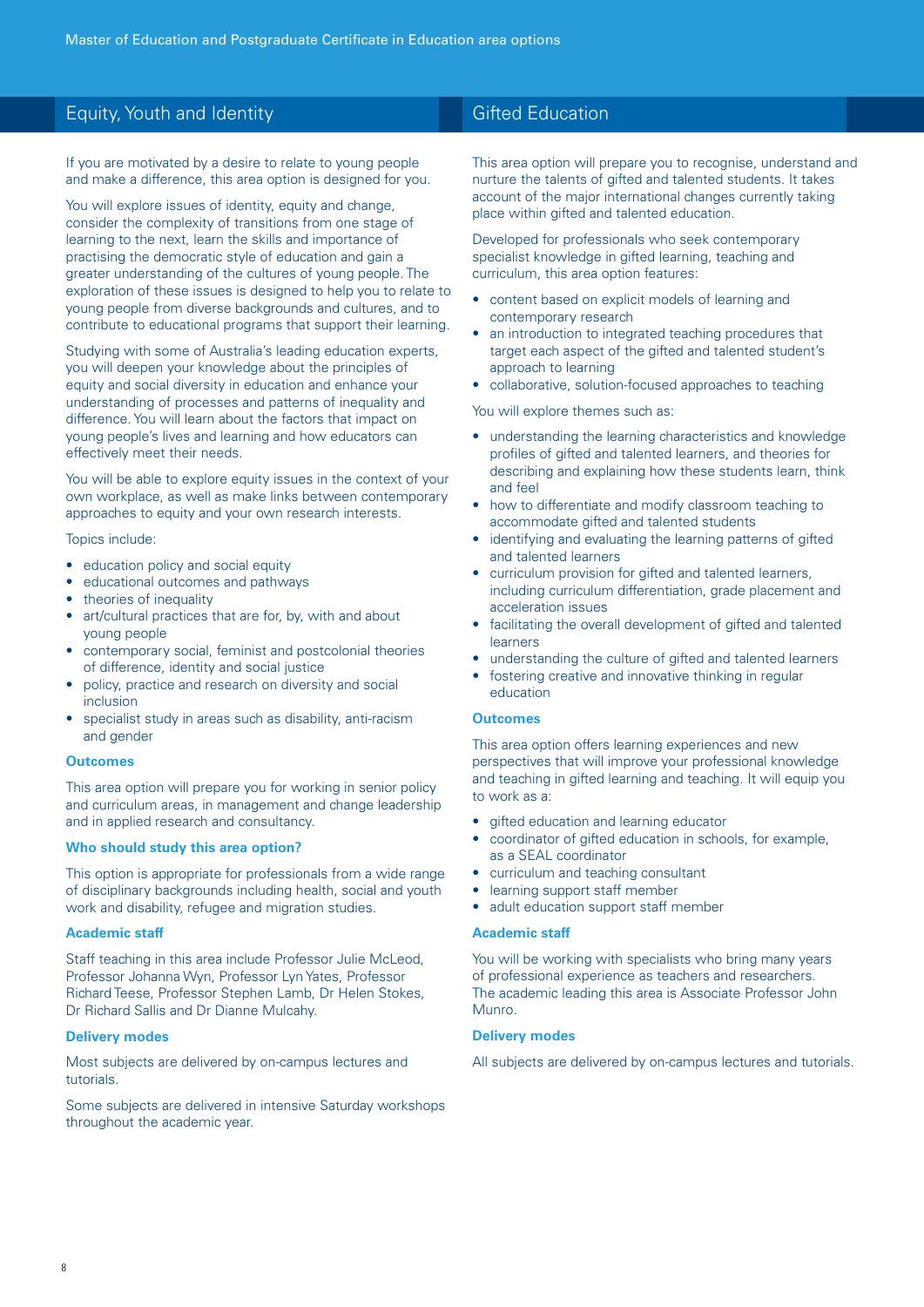### Language and Literacy Education

As governments and schools place increasing emphasis on literacy, this area option will develop your skills in language and literacy education, and give you a deeper understanding of changing curriculum and classroom practices.

You will learn more about evaluating your current approach to literacy learning and teaching through subjects that integrate theory and classroom practice, as well as developing skills and knowledge to address the learning needs of all your students.

We are a highly respected centre for teaching and research in language and literacy education with the staff, resources and specialised knowledge to offer you an inspirational learning experience.

Our teaching and research staff are passionate about literacy and with them you may explore themes such as:

- recent advances in English/literacy curriculum and classroom practice
- approaches to speaking, listening, reading, writing and multiliteracies in primary, secondary and adult classrooms
- the social nature of language and the evolving nature of literacies
- literacy, culture and linguistic diversity
- language and literacy in mainstream and specialist contexts
- language, culture and identity

#### **Outcomes**

This area option will prepare you for senior curriculum management and literacy coordination positions through a deeper understanding of:

- policy, curriculum and classroom practice in literacy
- the fundamental role played by language/literacy in all learning
- the multiple forms of literacy relevant to contemporary life
- the relationship between literacy and cultural and linguistic diversity

#### **Who should study this area option?**

This area option is suited to teachers with an interest in language and literacy education including English literacy teachers and coordinators, primary teachers and secondary English teachers.

#### **Academic staff**

The academics leading this area include Professor Joseph Lo Bianco, Dr Janet Scull, Dr Larissa McLean Davies, Dr Paul Molyneux, Dr Pam Macintyre and Dr Simone Senisin and Catherine Reid.

#### **Delivery modes**

Most subjects are delivered by on-campus lectures and tutorials in intensive Saturday workshops throughout the academic year.

### Mathematics Education

Our internationally recognised strength in mathematics education has made this area option one of the most popular of our graduate offerings.

We have established valuable links with teachers and schools in all sectors and our research has systemic impact, in areas such as the state examinations, curriculum and teacher resources.

In this area option you will study many aspects of mathematics teaching in-depth, using revealing video to analyse teaching methods and their impact on the learner.

You will also explore central issues, such as:

- how mathematics learning, teaching and curriculum is being changed by new knowledge and technologies
- how understandings of students' mathematics thinking can enhance teaching of difficult topics, such as fractions, percentages, algebra or calculus
- how mathematics is taught in other countries
- what programs create high levels of numeracy
- how to work productively with gifted students or design remedial programs
- how a curriculum and its tasks can be designed to promote students' mathematical understanding, fluency, problem solving and reasoning

#### **Who should study this area option?**

This area option is suited to teachers with an interest in leading mathematics and numeracy education in primary and secondary schools and other education settings.

#### **Academic staff**

You will work with mathematics education specialists who have many years of professional experience as teachers and researchers. The academics in this area include Professor David Clarke, Associate Professor Robyn Pierce, Dr Vicki Steinle, Dr Caroline Bardini, Lynda Ball and Cath Pearn.

#### **Delivery modes**

Most subjects are delivered by on-campus lectures and tutorials.

Some subjects are delivered through a combination of intensive and online modes.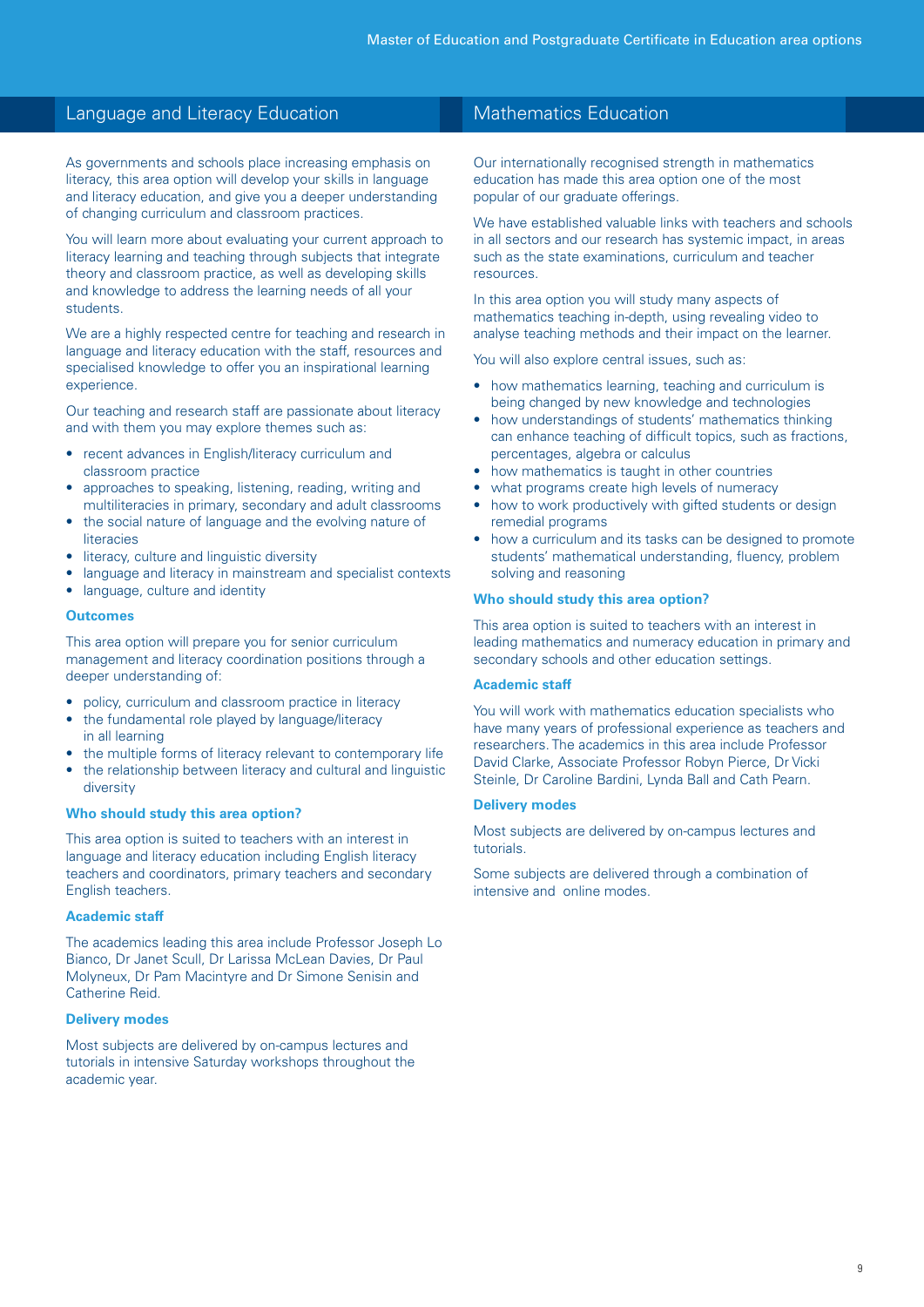### Science and Environmental Education

This area option draws together expertise in environmental, sustainability and science education and is also designed to take advantage of the diverse interests and experiences of participating students.

You will explore questions and practices in:

- environmental education
- • science communication practice
- science communication culture
- transforming sustainability education

You will explore themes such as:

- the interdependence of environmental, economic, social and political dimensions of sustainability
- place-based learning
- indigenous knowledge
- **globalisation**
- consumerism and culture
- student learning with simulations, models and artefacts in science communication in classrooms and beyond
- practical learning, pupil interest and identity in science education
- the organisation of the science department in staff and school development
- • children's and teachers' perceptions and use of diverse technologies in science communication
- • social, cultural and structural reform of school science programs
- the nature of science, conceptual change and argumentation

#### **Who should study this area option?**

This area option caters to those with experience in formal as well as informal education settings, the environmental fields and the science disciplines; people with an interest in classroom practice and people with a focus on community projects, policy making or curriculum design.

#### **Academic staff**

You will work with academics that are passionate about sustainability, the environment and science. The team includes Jeana Kriewaldt, Dr John Quay, Dr Christine Redman, Dr Maurizio Toscano and Dr Pam Mulhall.

#### **Delivery modes**

Most subjects are delivered by on-campus lectures and tutorials.

Some subjects are delivered in intensive Saturday workshops throughout the academic year.

### Thinking, Knowledge and Creativity

The focus of this area option is on enhancing effective thinking and learning. As an educator you will examine strategies for assisting your students to manipulate, evaluate, synthesise and apply knowledge so they generate thoughtful, creative and innovative outcomes. You will develop tools to analyse and extend your practice, improving how you think and learn.

The content covered is relevant to all disciplines and sectors of education. It will help you understand how to educate your students to think critically and creatively and to form a deep understanding of the knowledge you teach.

### **Outcomes**

The assessment tasks will guide you in transferring your learning through application in your own educational practice.

#### **Academic staff**

You will work with education specialists with a passion for the areas of thinking, knowledge and creativity and who have years of professional experience as teachers, researchers, consultants and writers. The specialists in this area option include Dr Maurizio Toscano, Dr John Quay, and Associate Professor John Munro.

#### **Delivery modes**

Most subjects are delivered by on-campus lectures and tutorials.

Some subjects are delivered in intensive Saturday workshops throughout the academic year.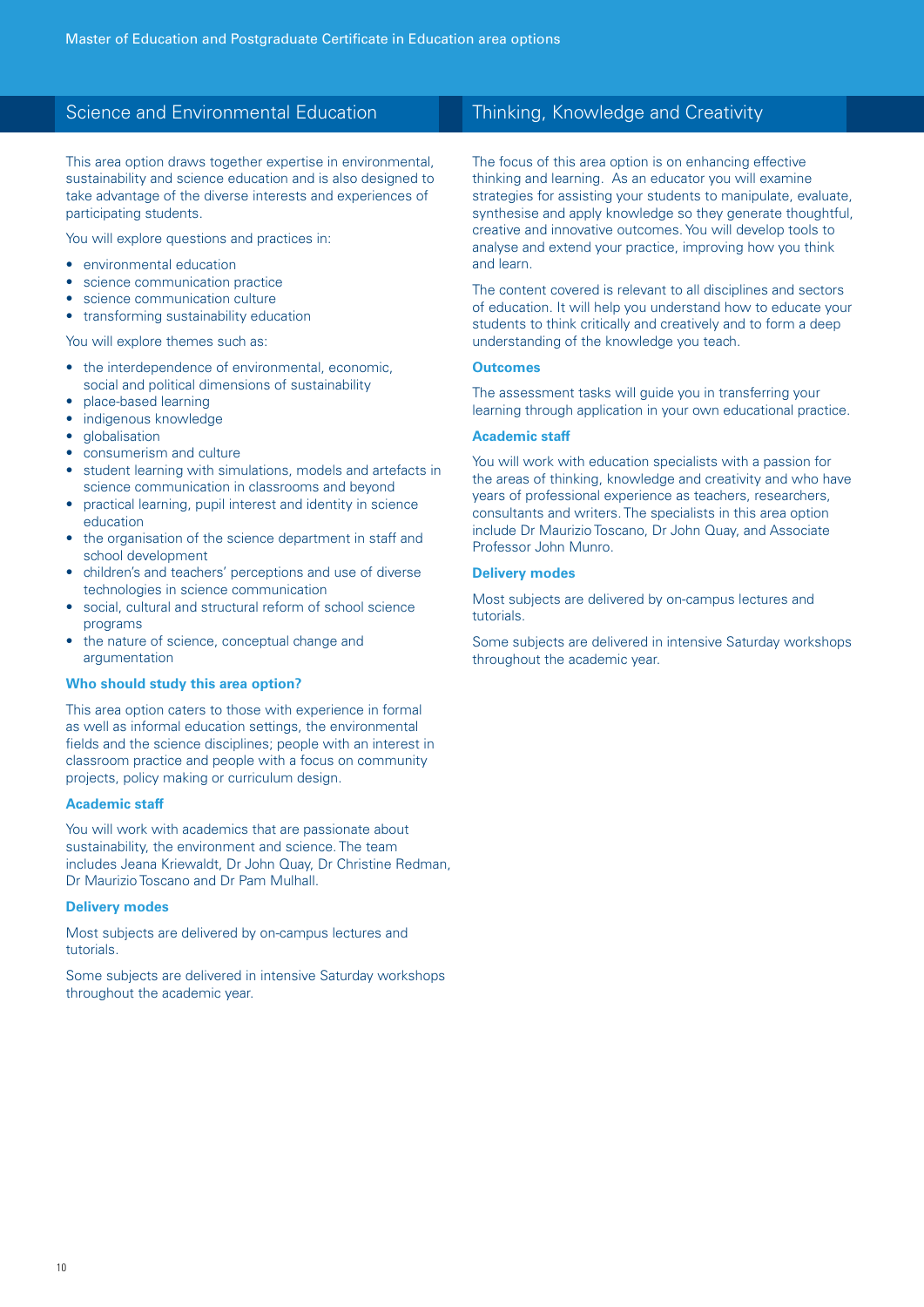#### **Sharryn Marshall**

Master of Education

*"Returning to graduate study after twenty years has rejuvenated me in ways I never knew possible. Now that I've started studying again I don't want to stop – I'm hoping to go onto doctoral studies next.*

*Throughout my studies the University has been so supportive and understanding. I travel in from Warragul and work full time in a senior teaching role, but the support I received from my lecturers made it possible. The academic staff are also so passionate and knowledgeable, which I found really inspiring.*

*My students have definitely benefitted from my further study. After teaching Romeo & Juliet for 15 years in a row I had become a little bit jaded, but my studies gave me lots of new ways of approaching it. My students still talk about some of the activities I did with them a couple of years ago!"*



Sharryn Marshall, Head of House and Senior Teacher: English, Drama and Theatre Studies, St Paul's Anglican Grammar School, Warragul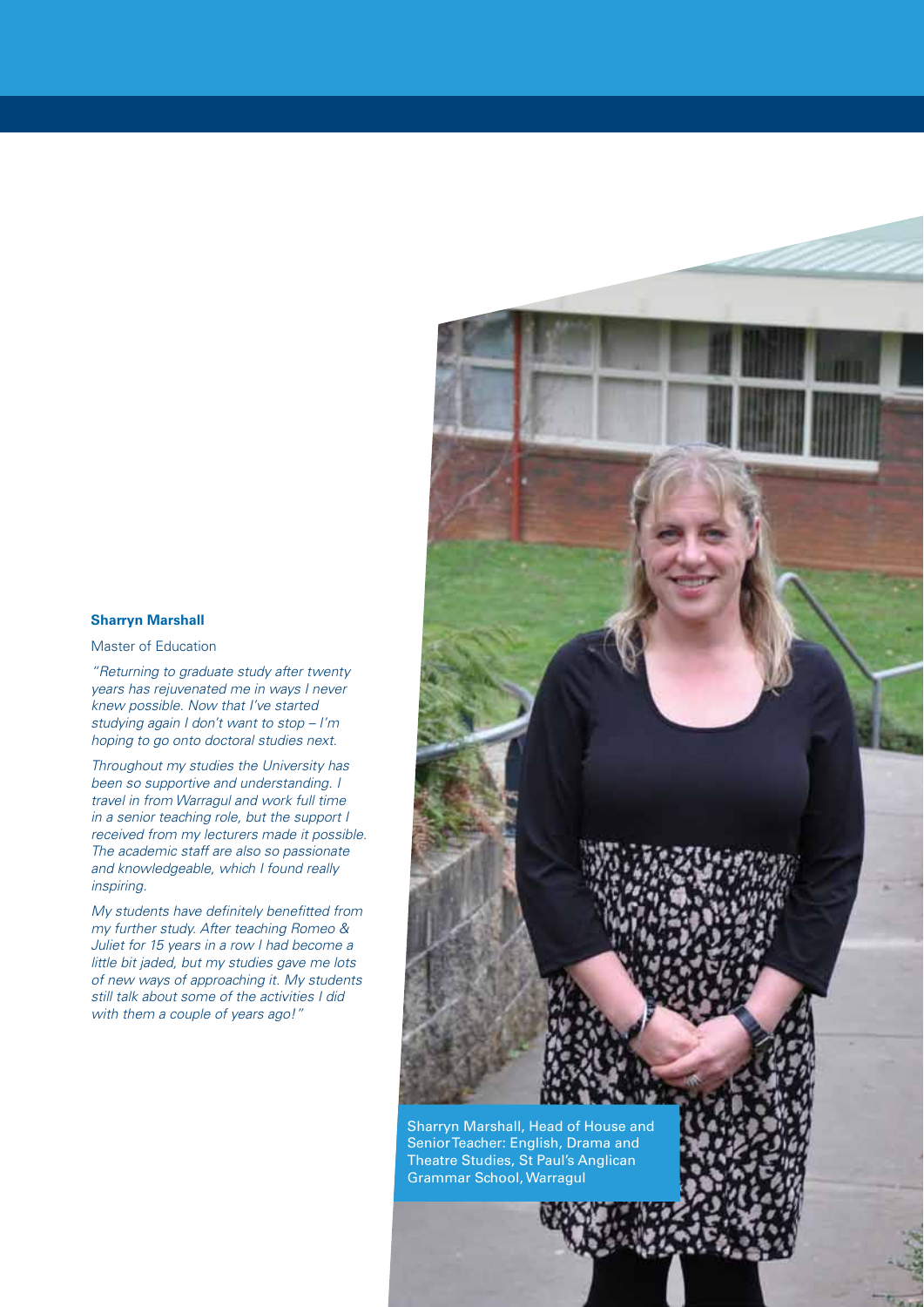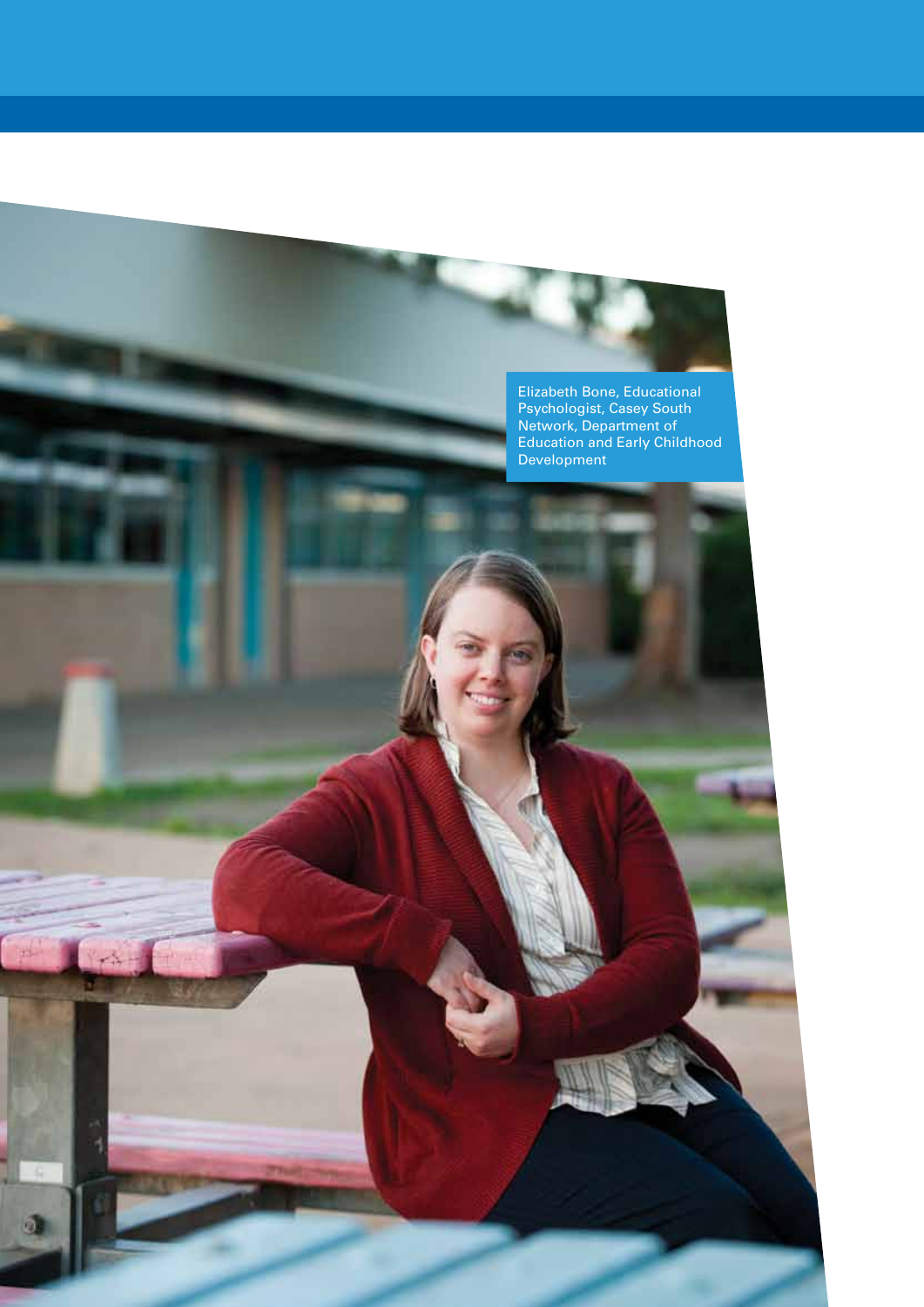### Specialist studies

If you want to specialise in a particular area of education, we offer a range of postgraduate certificates and masters.

#### **Courses**

We offer certificates and masters in the following fields:

- content and language integrated learning
- evaluation
- instructional leadership
- International Baccalaureate®
- language intervention and hearing impairment
- modern languages education
- special education, inclusion and early intervention
- specific learning difficulties
- teaching English to speakers of other languages (TESOL)

We offer masters in the following fields:

- • educational management
- education policy (international)
- educational psychology
- global studies in education
- literacy
- numeracy
- school leadership • student wellbeing

### **Research option**

If you would like to complete a minor thesis, a research option is available in a number of our masters (details in the following pages).

If you are interested in this option, please submit an expression of interest to the Melbourne Education Research Institute before applying. For more information visit: www.education.unimelb.edu.au/research/eoi

### **Elizabeth Bone**

#### Master of Educational Psychology

*"I wanted to do psychology and I loved working as a piano teacher in schools. To me, educational psychology was the perfect fit.*

*I really enjoyed the course. The student cohort was a nice size, which meant I got to know the other students and lecturers really well. The subjects were varied and we received good support from the lecturers. They really took a personal interest in everyone, which was great.*

*I am really enjoying working as an educational psychologist. There is a great variety of work, across counselling, assessment and teacher / parent consultations. I also work with a great variety of students, ranging from Prep to Year 12. I get lots of opportunities to expand my own practice and learn new things, which I love."*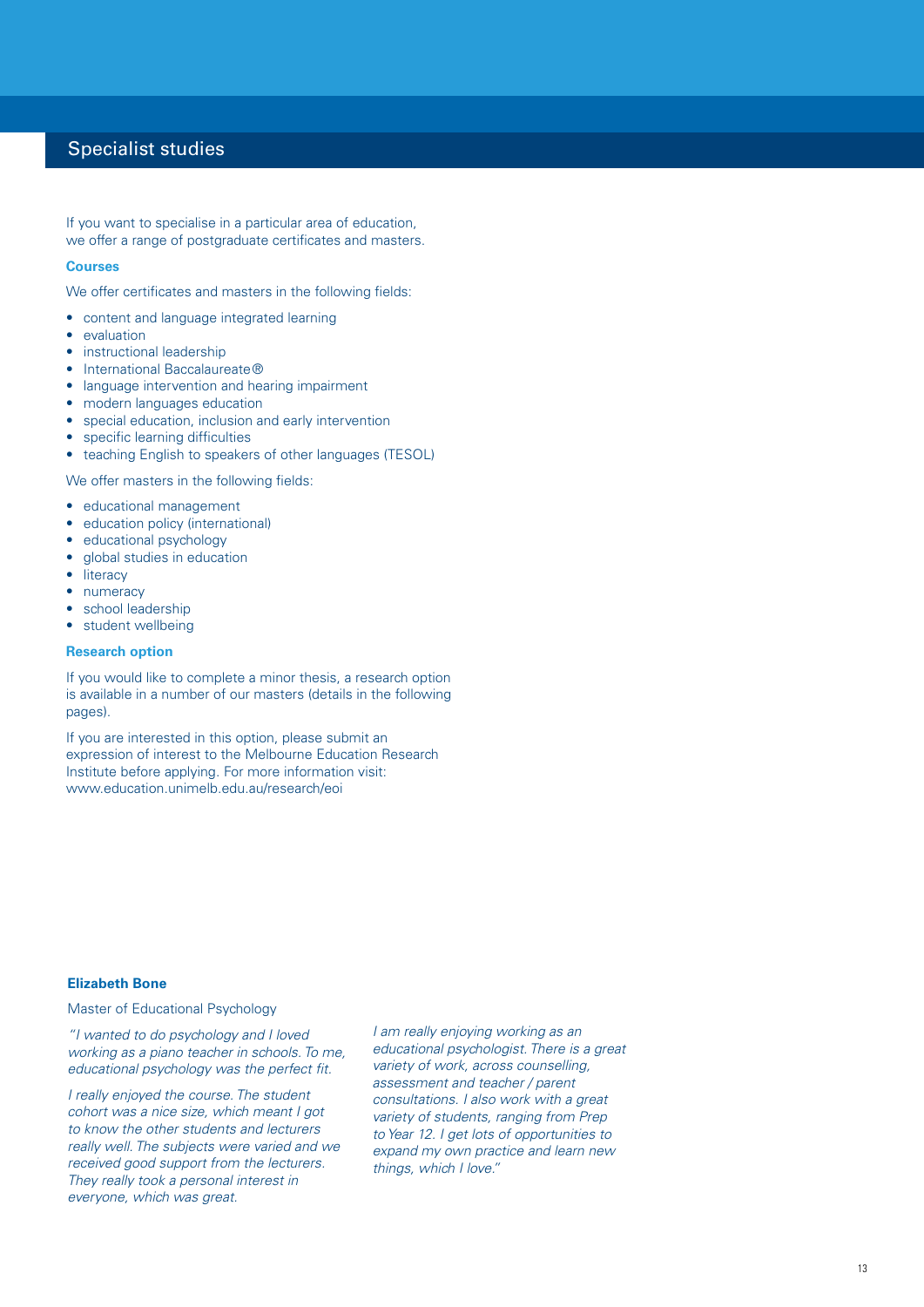### Content and Language Integrated Learning

This course is designed for those who teach content areas such as science, mathematics or technology, through a second language.

You will learn how to integrate content and language learning for second language students, covering pedagogical, linguistic and cultural issues, as well as training in essential methodology and international approaches.

#### **Outcomes**

If you exit with a professional certificate you will:

- have an awareness of the relationship between language, concepts and cognition
- understand the differences between everyday language and the specialist language used in your discipline
- understand the linguistic, sociolinguistic, cultural and crosscultural issues in teaching in English
- be familiar with approaches adopted to teach content through a second language

If you exit with a postgraduate certificate, you will:

- be able to apply theoretical issues and pedagogical principles to your teaching
- be familiar with the language-specific terminology and other language features of your discipline
- be proficient in the text forms or genres appropriate to your discipline and able to model and teach them effectively

If you complete the masters, you will:

- have a high level of competence in teaching your discipline in a second language
- be able to plan a program for teaching your discipline in a second language
- be able to plan and implement assessment activities in a second language
- be familiar with the materials available for teaching your discipline in a second language, and able to adapt materials to suit your students' needs

#### **Academic staff**

Dr Russell Cross coordinates this area. He has an active research profile and a background in the fields of bilingual education and immersion.

|                 | <b>Professional Certificate in</b>       | <b>Postgraduate Certificate</b>                                   | <b>Masters of Education (Content)</b>                              |
|-----------------|------------------------------------------|-------------------------------------------------------------------|--------------------------------------------------------------------|
|                 | <b>Education (Content and</b>            | in Education (Content and                                         | and Language Integrated                                            |
|                 | <b>Language Integrated Learning)</b>     | <b>Language Integrated Learning)</b>                              | Learning)                                                          |
| <b>Duration</b> | 6 weeks full-time                        | 6 months full-time                                                | 1 year full-time                                                   |
|                 | 6 months part-time                       | 1 year part-time                                                  | 2 years part-time                                                  |
| <b>Content</b>  | 2 compulsory 12.5 point subjects         | 3 compulsory 12.5 point subjects<br>1 elective 12.5 point subject | 6 compulsory 12.5 point subjects<br>2 elective 12.5 point subjects |
| <b>Minimum</b>  | an appropriate undergraduate degree: and |                                                                   |                                                                    |

• an appropriate undergraduate degree; and

**Entry Requirements** an appropriate fourth-year level education qualification, or equivalent with at least one year of relevant professional experience in the areas of mathematics, science, or technology; or an appropriate four year education degree, or equivalent with at least one year of relevant professional experience in the areas of mathematics, science, or technology

International students must also meet MGSE English language requirements.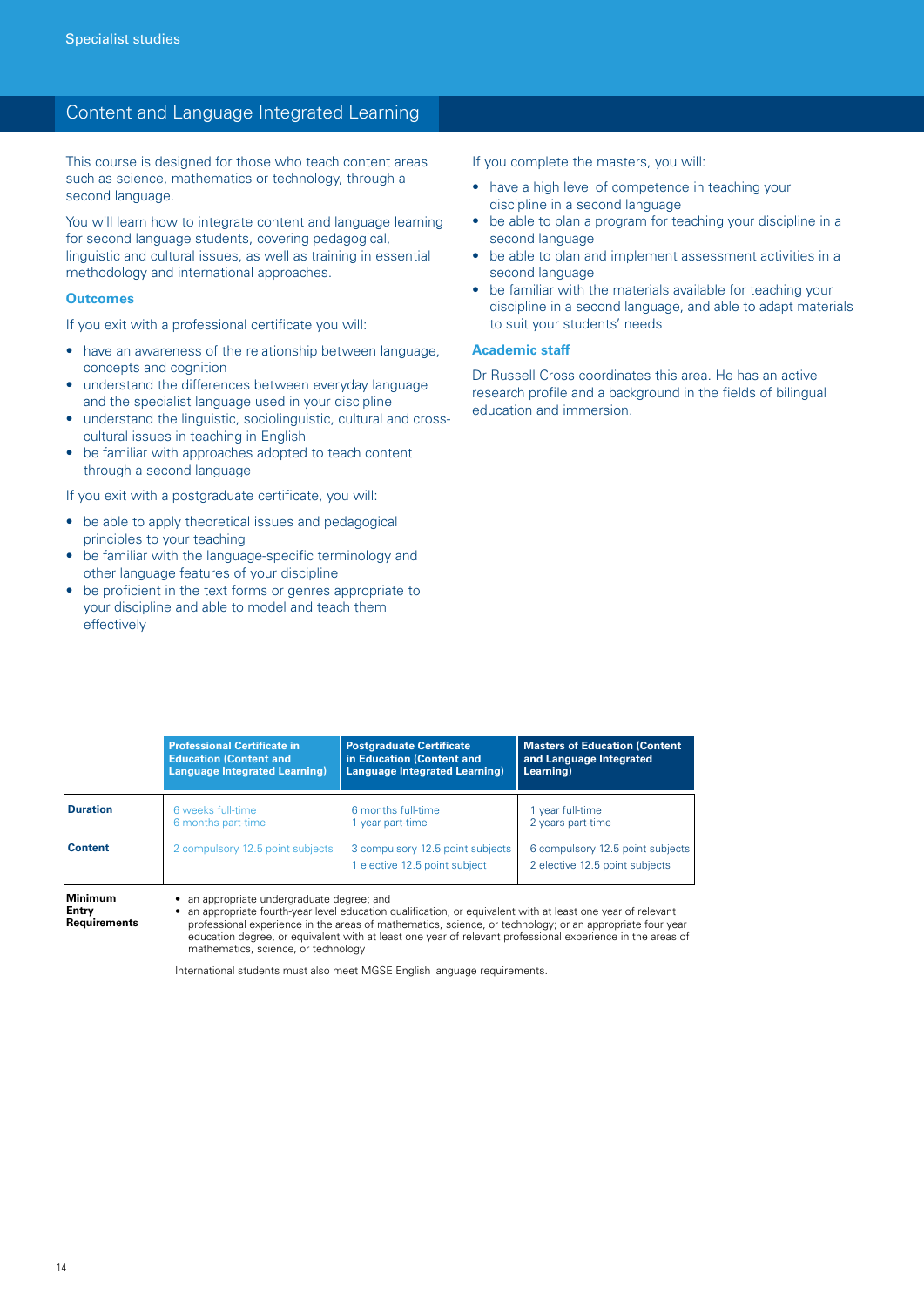### Educational Management

The Master of Education (Educational Management) is designed to develop your leadership skills and equip you for the 21st century international environment.

The course integrates practical knowledge, conceptual frameworks and state-of-the-art research, and distinguishes itself from other Australian educational leadership and management programs by its global perspective.

Through this course you will:

- • gain a better understanding of current issues and challenges in education leadership and management, including issues related to curriculum reform
- develop a global as well as a national perspective on education leadership and management
- have flexibility in your choice of subjects so you can tailor a more individual study program
- be part of local and global networks of like-minded educators
- receive invitations to participate in seminars with outstanding scholars and practitioners
- have access to subjects from international partners in Hong Kong and the USA through the Hong Kong Institute of Education's (HKIE) International Executive Master of Arts.

#### **Outcomes**

With its strong leadership and management focus, this course can open up opportunities for advancement into senior positions.

This course is structured to meet the needs of educators working in primary and secondary schools in the government and non government sectors, as well as in the VET and tertiary sectors, early childhood settings and workplace training contexts.

#### **Academic staff**

You will benefit from contact with academics from within and beyond the University, all of whom are recognised experts. They include Dr Lawrie Drysdale, Ms Helen Goode, Dr David Gurr and a team of local and visiting international fellows.

#### **Delivery modes**

Most subjects are delivered by on-campus lectures and tutorials.

Some subjects are offered in convenient intensive mode, in weekend workshops and school holidays throughout the academic year (Summer, Semester 1 and 2). You may choose to select subjects from this specialist stream as electives in the generalist Master of Education.

|                                                | <b>Master of Education</b><br>(Educational Management)<br>- Coursework                             | <b>Master of Education</b><br>(Educational Management)<br>- Coursework and Research                                                                                                                                                                                                                             |
|------------------------------------------------|----------------------------------------------------------------------------------------------------|-----------------------------------------------------------------------------------------------------------------------------------------------------------------------------------------------------------------------------------------------------------------------------------------------------------------|
| <b>Duration</b>                                | 1 year full-time<br>2 years part-time                                                              | 1 year full-time<br>2 years part-time                                                                                                                                                                                                                                                                           |
| <b>Content</b>                                 | 50 points core subjects<br>50 points elective subjects                                             | 25 points coursework<br>75 points research including<br>research methodology and<br>20,000-word minor thesis                                                                                                                                                                                                    |
| <b>Minimum</b><br>Entry<br><b>Requirements</b> | an appropriate honours degree in education; or<br>of education: or<br>٠<br>year five study         | a postgraduate certificate or postgraduate diploma in the field<br>an appropriate four-year degree, or equivalent <sup><math>\wedge</math></sup> , and at least two<br>years of documented relevant professional experience and a record<br>of research activity and/or publications equivalent to 50 points of |
|                                                | Research students must maintain a grade average of 75% in all<br>coursework to progress to thesis. |                                                                                                                                                                                                                                                                                                                 |
|                                                | International students must also meet MGSE English language<br>reauirements.                       |                                                                                                                                                                                                                                                                                                                 |

 $\land$  Applicants with a degree in an area other than education but who work in an education related profession are encouraged to apply.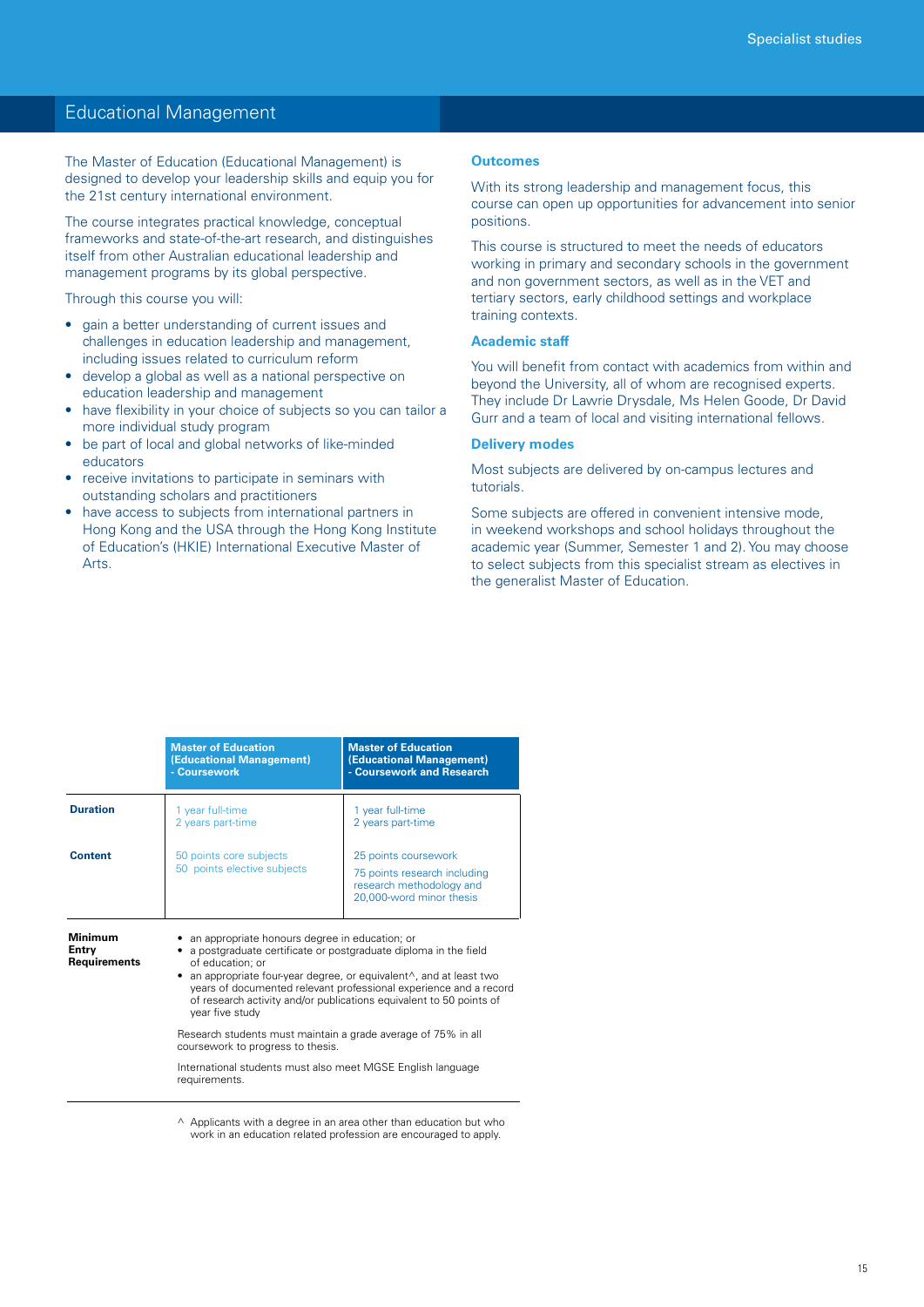### Education Policy (International)

The Master of Education Policy (International) combines academic study with the opportunity to experience international education systems first-hand.

In this course, you will examine education systems from around the world to understand how other countries have responded to rapid social and economic change and the challenges of globalisation. This provides the context for an analysis of Australian education policies at state and national levels.

Whether you are a teacher, an education leader or a policy maker, this program will help you bring knowledge of international education policy, leadership and management to your work, enriching your organisation and broadening your career choices.

The more globalisation impacts on education policy and practice, the more relevant and marketable this perspective becomes.

### **Outcomes**

You will:

- develop an understanding of education policies and issues on a global scale
- have the opportunity to participate in a study tour to selected OECD countries to visit innovative education and training providers and attend seminars with eminent scholars
- build a comparative perspective on issues such as the growing need for effective pathways between school, VET, university and work for young people in globalised economies
- aain a unique international perspective on education and training policy development, leadership, implementation and review
- benefit from the experience of internationally renowned academic staff involved in cutting-edge research
- develop new professional networks in Australia and overseas

#### **Academic staff**

The Master of Education Policy (International) was established by an award-winning team: Professor Jack Keating, Professor John Polesel and Dr Veronica Volkoff.

It is now coordinated by Dr Mary Leahy and the team has expanded to include Professor Fazal Rizvi, Associate Professor Leesa Wheelahan, Nicky Dulfer, Kira Clarke, and Glenn Savage. Other leading scholars, who present lectures based on their research, include Professor Collette Taylor, Professor Barry McGaw and Associate Professor Philomena Murray.

#### **Subjects/Delivery modes**

Subjects are delivered by on-campus lectures and tutorials during intensive weekend sessions.

|                                                | <b>Master of Education Policy (International)</b>                                                                                                                                                                                                                                                                                                                   |
|------------------------------------------------|---------------------------------------------------------------------------------------------------------------------------------------------------------------------------------------------------------------------------------------------------------------------------------------------------------------------------------------------------------------------|
| <b>Duration</b>                                | 1 year full-time<br>2 years part-time                                                                                                                                                                                                                                                                                                                               |
| <b>Content</b>                                 | Electives (choose three out of the four options):<br>Education Policy - International Study (three week<br>program of visits/seminars in schools, VET providers<br>and universities overseas)<br>Comparative Education Policy*(prerequisite for<br><b>Education Policy: International Study)</b><br>Education Policy in Australia*<br>Globalisation and Leadership* |
|                                                | *Each involves 36 contact hours and 10,000 words of<br>assessment<br><b>Compulsory subject</b><br><b>Negotiated project</b><br>Individual supervision                                                                                                                                                                                                               |
| <b>Minimum</b><br>Entrv<br><b>Requirements</b> | 10,000 words of assessment<br>• an honours degree in education; or<br>a postgraduate certificate or postgraduate diploma<br>in the field of education; or<br>a four-year degree, or equivalent, and at least<br>two years of documented relevant professional<br>experience                                                                                         |

International students must also meet MGSE English language requirements.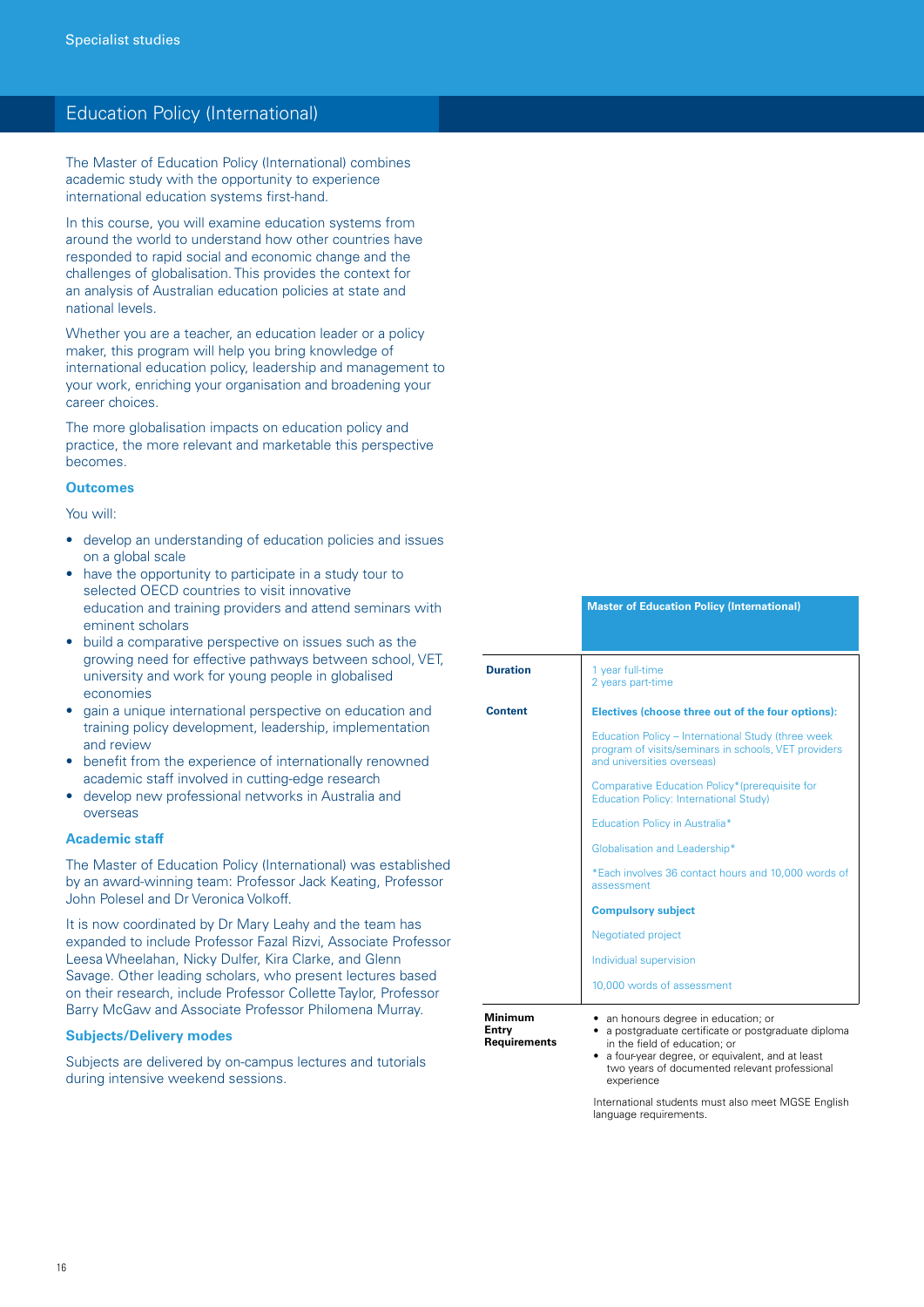### Educational Psychology

Educational psychology is relevant across the lifespan of the individual. It covers areas as diverse as early childhood development and careers advice, with a focus on how individuals adapt to their environments.

Psychologists who want to specialise in education can pursue a career in a wide range of education settings, including early childhood centres, schools, TAFE colleges and universities, either as staff members or as private practitioners.

Educational psychologists deal with:

- • problems of attachment and concerns with development in early childhood
- learning, including giftedness, learning difficulties and disabilities
- challenges of transition and self esteem in childhood
- relationships, including conflict in adolescence
- sexuality issues and drug involvement
- parenting and work transition for adults
- school programs and professional development in the school system

#### **Courses**

The Master of Education Psychology is for students who wish to qualify as practitioners. The Master of Education Psychology / Doctor of Philosophy is for students who wish to qualify as practitioners while developing advanced research skills.

Both courses cover counselling, assessment, intervention, group-work, consultation and multidisciplinary team work, offering:

- practicum placements in a range of settings including primary and secondary schools, early learning centres, TAFE colleges and community settings
- student-centred reflective learning and curriculum
- academic staff with a wealth of research and practice experience
- programs that are highly relevant to schools and grassroots education practices

#### **Outcomes**

Both courses qualify graduates to practise as registered psychologists and become members of the Australian Psychological Society.

Graduates can work in a range of settings including:

- schools, as a psychologist or a student welfare teacher
- agencies treating children with emotional and behavioural difficulties
- the Department of Human Services and other government agencies
- clinics and private psychological practice

#### **Delivery modes**

All coursework subjects are delivered by on-campus lectures and tutorials.

Some subjects are offered partly in intensive mode, in Saturday workshops.

|                                         | <b>Master of Educational</b><br><b>Psychology</b>                                                                                                                                                                                                                                                                                                                   | <b>Master of Educational</b><br><b>Psychology / PhD</b>              |
|-----------------------------------------|---------------------------------------------------------------------------------------------------------------------------------------------------------------------------------------------------------------------------------------------------------------------------------------------------------------------------------------------------------------------|----------------------------------------------------------------------|
| <b>Duration</b>                         | 2 years full-time<br>4 years part-time                                                                                                                                                                                                                                                                                                                              | 4 years full-time<br>8 years part-time                               |
| <b>Content</b>                          | 9 compulsory subjects<br>supervised fieldwork<br>10,000-word research project                                                                                                                                                                                                                                                                                       | 11 compulsory subjects<br>supervised field work<br><b>PhD</b> thesis |
| Minimum<br>Entry<br><b>Requirements</b> | a four-year degree with an<br>• a degree with first class<br>upper second class Honours;<br>Honours in psychology from<br>an equivalent qualification in<br>a university or tertiary<br>psychology which renders the<br>institution approved by MGSE,<br>applicant eligible for Associate<br>or equivalent<br>Membership of the Australian<br>Psychological Society |                                                                      |

The personal suitability of applicants for professional training, as assessed by referee's reports and/or personal interviews, will also be taken into account.

International students must also meet MGSE English language requirements.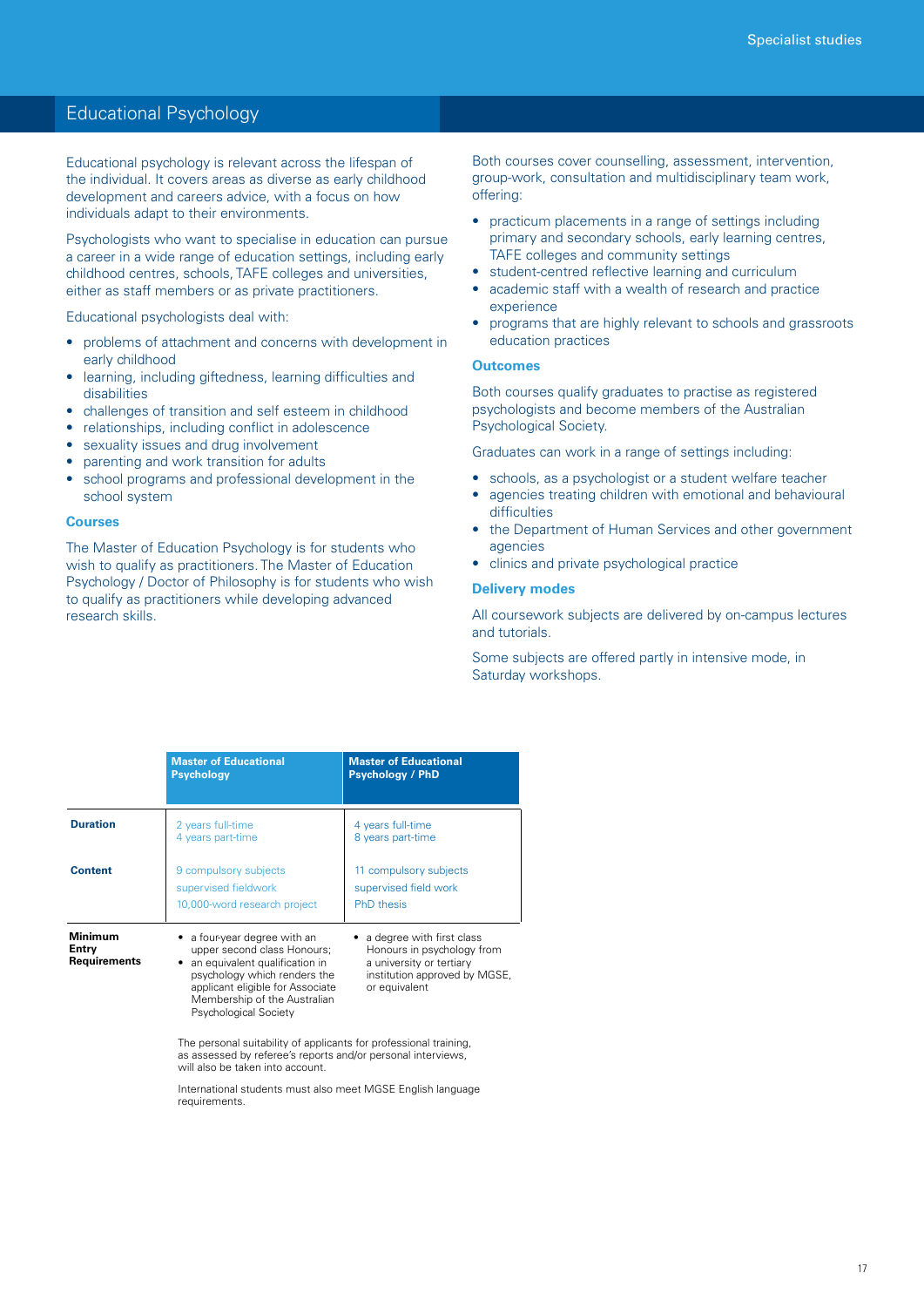### **Evaluation**

The Postgraduate Certificate and Master of Evaluation, delivered by our Centre for Program Evaluation, are the only programs of their kind in Australasia. You will develop specialist skills with wide applications in industry, business, government, education and research.

#### **Outcomes**

These courses are suitable for graduates from any discipline. They will enable you to:

- • demonstrate advanced knowledge and understanding of evaluation theory and practice
- apply understandings of evaluation theory and methods to a range of professional settings
- demonstrate an appreciation of professional responsibilities and ethical principles that should characterise leaders in the evaluation field
- undertake high-level evaluation of policy and programs
- take a leading role in evaluation research and development, and project management.

Graduates can work as an evaluator in a wide range of fields, including education, welfare, health and private consultation.

#### **Academic staff**

The academics leading the Master of Evaluation offer a wealth of evaluation experience. They include Associate Professor Janet Clinton, Associate Professor Ros Hurworth and Brad Astbury among others.

#### **Delivery modes**

Subjects are taught either on campus or through an e-learnig platform, where learning is facilitated online. In some cases subjects are taught in both learning environments.

|                 | <b>Postgraduate Certificate in</b><br><b>Evaluation</b>              | <b>Master of Evaluation</b><br>- Coursework                                                                                                                      | <b>Master of Evaluation</b><br>- Coursework and Thesis                                                                                                                  |
|-----------------|----------------------------------------------------------------------|------------------------------------------------------------------------------------------------------------------------------------------------------------------|-------------------------------------------------------------------------------------------------------------------------------------------------------------------------|
| <b>Duration</b> | 1 year part-time                                                     | 1 year full-time<br>2 years part-time                                                                                                                            | 1.5 years full-time<br>3 years part-time                                                                                                                                |
| Content         | 1 x compulsory 25 point subjects<br>2 x elective 12.5 point subjects | 100 points of coursework<br>comprising:<br>- 2 x compulsory 25 point<br>subjects<br>- 1 x compulsory 12.5 point<br>subject<br>- 3 x elective 12.5 point subjects | 50 points of coursework<br>comprising:<br>- 1 x compulsory 25 point subject<br>- 25 points elective coursework<br>subjects<br>A 20,000 word thesis, worth 100<br>points |

**Minimum** 

**Entry Requirements** • a four-year undergraduate degree in a social or human science; or • a postgraduate qualification in social or human science; or

• a relevant undergraduate degree with at least three years of documented relevant work experience

Please note: students must attain a 75% average in coursework to proceed to the thesis option.

International students must also meet MGSE English language requirements.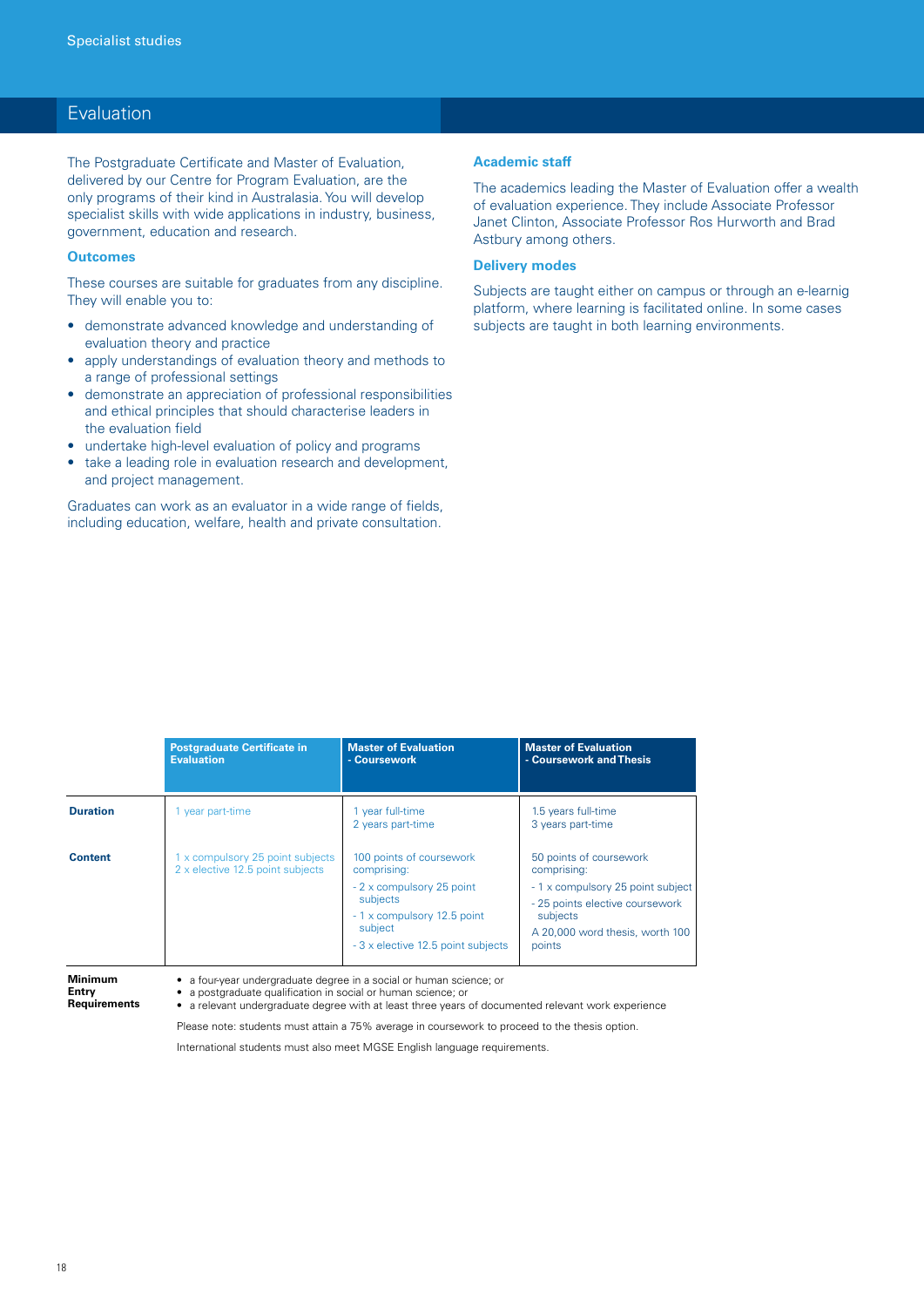### Global Studies in Education

Global processes have transformed the requirements of work and the labour market, as well as cultural and political landscapes. New approaches to education and training are required.

The Master of Global Studies in Education explores the complex ways in which the world is becoming interconnected and interdependent. In this course, you will explore the implications of globalisation on education policy and governance; identity and culture; and curriculum, pedagogy and assessment.

#### **Outcomes**

### You will:

- develop a critical understanding of global changes and their impact on education
- explore key theoretical debates about globalisation, citizenship and education
- acquire a range of resources for internationalising curriculum and pedagogy
- enhance your skills and capabilities to work in culturally diverse global settings
- • explore recent reforms in education in the Asia-Pacific region
- compete an individually guided project linked to your professional work

#### **Academic staff**

You will work with academics who are leaders in their field, including Professor Fazal Rizvi, Professor Julie McLeod, Professor Simon Marginson, Professor Joe Lo Bianco and Professor John Polesel.

#### **Delivery modes**

This course is delivered entirely online, through a combination of webinars, online lectures and discussions and other delivery modes.

The Master of Global Studies in Education is delivered by UoM Commercial. See www.mccp.unimelb.edu.au for application and fee advice.

|                                         | <b>Master of Global Studies in Education</b>                                                                                                                                                                                                                                                                                                         |  |  |
|-----------------------------------------|------------------------------------------------------------------------------------------------------------------------------------------------------------------------------------------------------------------------------------------------------------------------------------------------------------------------------------------------------|--|--|
|                                         |                                                                                                                                                                                                                                                                                                                                                      |  |  |
| <b>Duration</b>                         | 2 years part-time                                                                                                                                                                                                                                                                                                                                    |  |  |
| <b>Content</b>                          | 100 points of coursework comprising 4 x 25 point<br>subjects                                                                                                                                                                                                                                                                                         |  |  |
|                                         | • Global Change and Educational Policy<br>• Identity, Culture and Education in Transnational<br>Contexts                                                                                                                                                                                                                                             |  |  |
|                                         | • Educational Reforms in the Asia-Pacific<br>• Capstone Project in International Education                                                                                                                                                                                                                                                           |  |  |
|                                         | Note: because this course is delivered online,<br>international students study from their home<br>country within a transnational cohort of students                                                                                                                                                                                                  |  |  |
| <b>Minimum</b><br>Entry<br>Requirements | an approved degree and an approved teaching<br>qualification; or<br>• an approved four-year teaching degree; or<br>an approved equivalent qualification which is<br>recognised by MGSE as evidence of adequate<br>preparation for the course, and a record of<br>professional or teaching experience in a field<br>and at a level acceptable to MGSE |  |  |
|                                         | International students must also meet MGSE English<br>language requirements.                                                                                                                                                                                                                                                                         |  |  |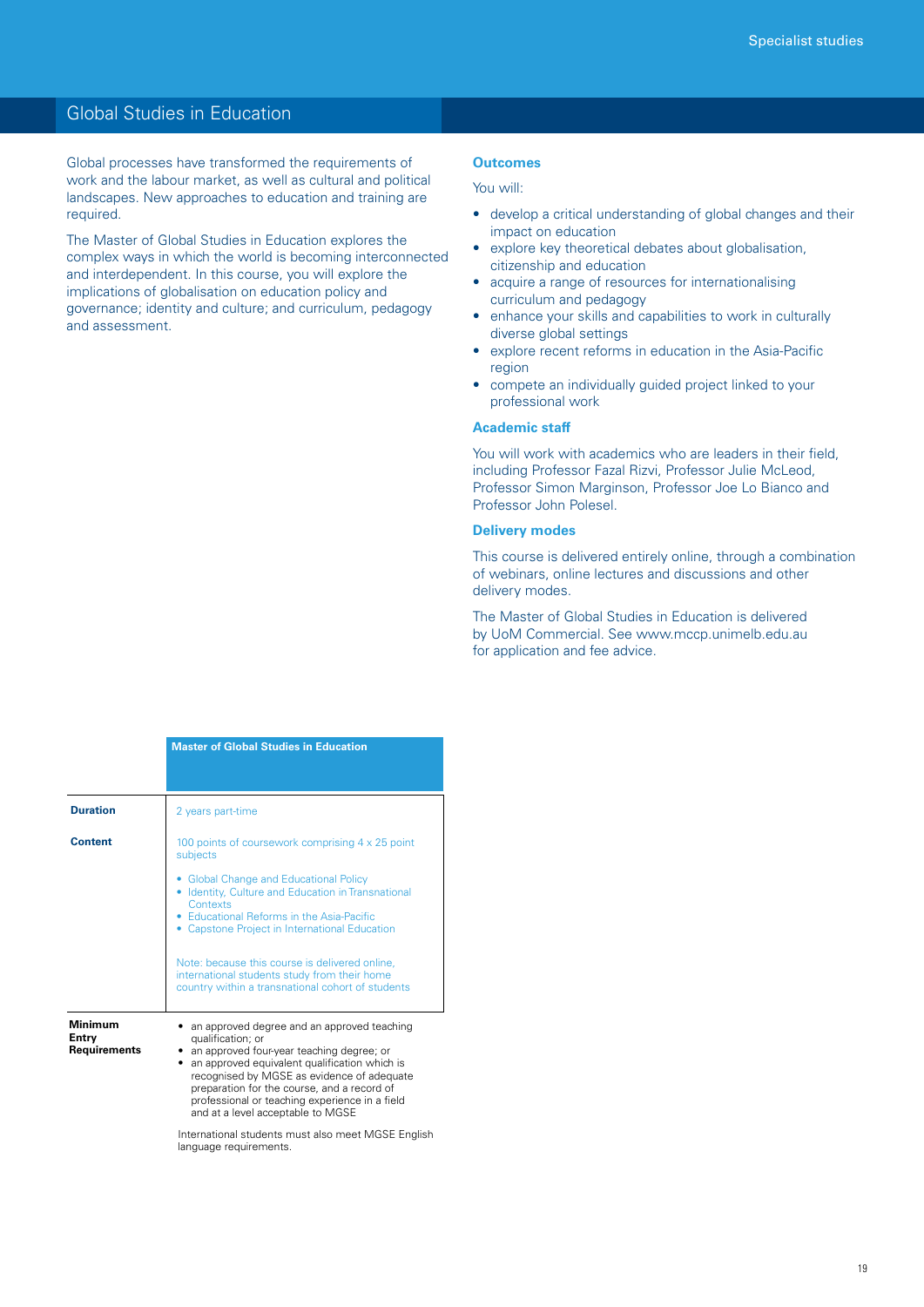### Instructional Leadership

The Postgraduate Certificate and Master of Instructional Leadership will help prepare you to become a leader of a learning community, and lead your school to success. These new courses are tailored to current changes in Australian education, and taught by leading researchers and practitioners in the field. They will equip you to make a major impact in your school.

Stand out from the crowd by growing your leadership potential, learning to navigate the complex education policy landscape and understanding how to positively influence student outcomes.

Completion of the Postgraduate Certificate will provide 25 points of credit towards the full 100 point Masters.

#### **Outcomes**

These courses cover:

- leading a learning community
- leading improvement, innovation and change
- managing difficult people
- linking leadership and enhanced teacher capacity and school performance
- engaging and working with parents and the community
- understanding learning
- using data to inform decision making.

#### You will learn how to

- develop and manage your team
- adopt innovative approaches to school management
- • communicate effectively with staff, students & parents.

#### **Academic staff**

The academics leading our Instructional Leadership courses are internationally recognised education experts. They include Professor John Hattie, Professor Stephen Dinham, Professor Patrick Griffin, Associate Professor Lea Waters, Dr Lawrie Drysdale and Dr David Gurr.

#### **Delivery modes**

The Postgraduate Certificate and Master of Instructional Leadership are delivered through a combination of online and weekend study.

*Please note: the Postgraduate Certificate is not available to international students*

|                  | <b>Postgraduate Certificate in</b><br><b>Instructional Leadership</b> | <b>Master of Instructional</b><br>Leadership                       |
|------------------|-----------------------------------------------------------------------|--------------------------------------------------------------------|
| <b>Duration</b>  | 1 year part-time                                                      | 1 year full-time<br>2 years part-time                              |
| <b>Content</b>   | 2x compulsory 12.5 point<br>subjects                                  | 100 points of coursework<br>comprising:<br>7 compulsory 12.5 point |
|                  |                                                                       | subjects<br>1 x elective 12.5 point subject                        |
| Minimum<br>Entry | an appropriate honours degree in Education; or                        | a Postaraduate Certificate or Postaraduate Dinloma in the field of |

**Entry Requirements**

rtificate or Postgraduate Diploma in the field of Education; or

• an appropriate four-year degree, or equivalent, and at least two years of documented relevant professional experience

International students must also meet MGSE English language requirements.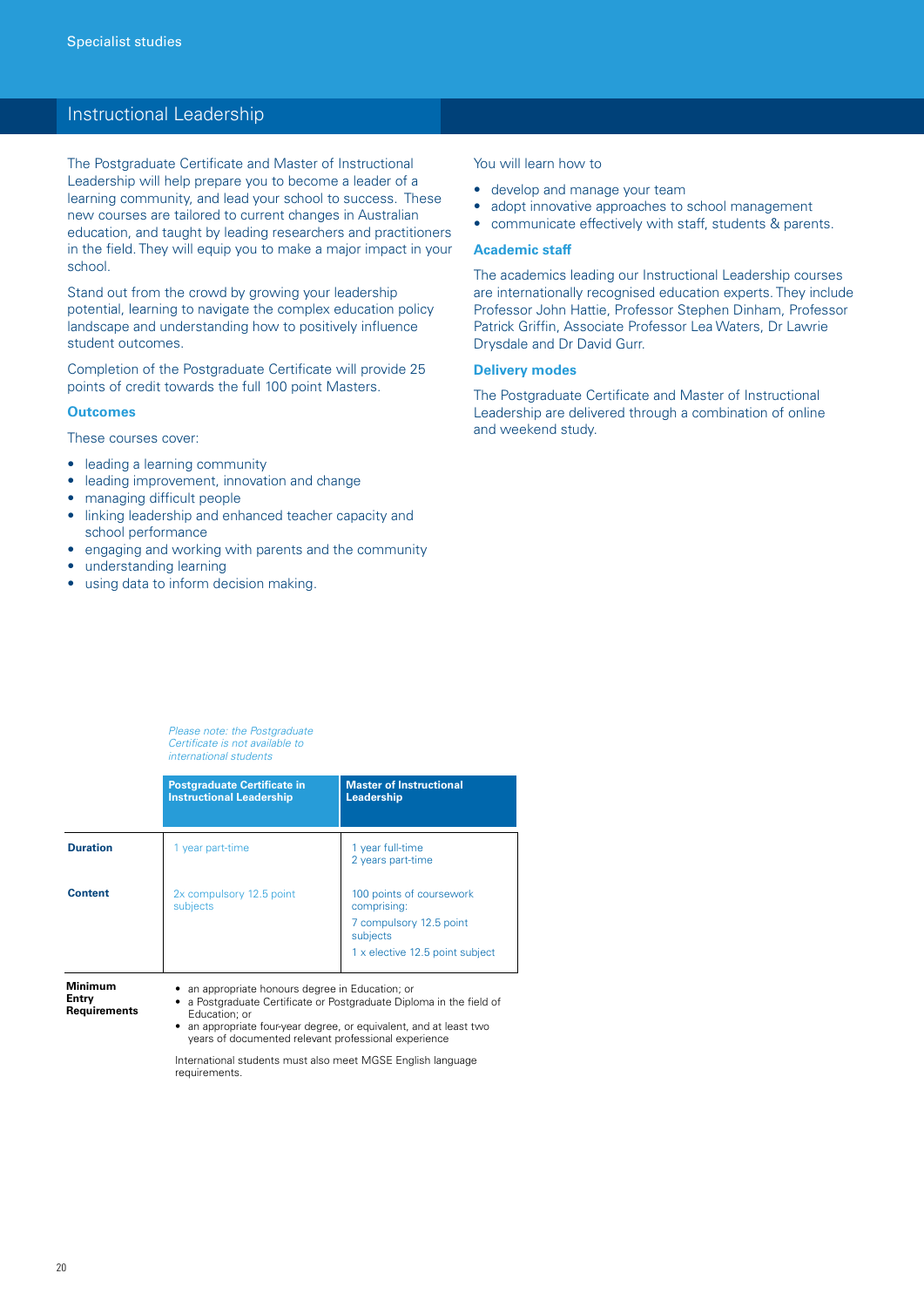### International Baccalaureate®

The International Baccalaureate® (IB) promotes the development and growth of the whole person (intellectual, personal, emotional and social), offering a continuum of education through the Primary Years Programme, the Middle Years Programme and the Diploma Programme.

Our courses are recognised in relation to the International Baccalaureate® Certificate in Teaching and Learning and the International Baccalaureate® Advanced Certificate in Teaching and Learning Research (previously the Teacher Award Scheme).

#### **Outcomes**

Our IB courses will enable you to:

- understand the philosophy of the IB and how it fosters international-mindedness
- articulate the centrality of the learner profile in IB education and implications for learning and teaching
- consider different tools and strategies for assessing student learning and the extent to which these encourage critical thinking and meet the diverse needs of students
- explore the pedagogy of student-directed inquiry, interdisciplinary learning, and the development of higher order thinking skills

#### **Academic staff**

Our IB courses are led by Associate Professor Kay Margetts. She is supported by a team of educators with significant experience in teaching, leading and supporting the IB in schools.

#### **Delivery modes**

The four compulsory subjects of Master of Education (International Baccalaureate®) are delivered in intensive Saturday workshops, typically three per subject over three semesters. Elective subjects are mostly delivered by oncampus classes either on weekdays or Saturdays.

We also offer the Postgraduate Certificate in Education (International Baccalaureate®: Diploma Programme) as an online course. This option is delivered by UoM Commercial. For more information and fee advice visit: www.mccp.unimelb.edu.au.

| <b>Postgraduate Certificate in</b><br><b>Education (International</b><br><b>Baccalaureate®: Diploma</b><br><b>Programme) online course</b> | <b>Master of Education</b><br>(International Baccalaureate®:<br><b>Primary Years or Diploma</b><br>Programme)                                                                                                                                                                                                                                                                                                                             |  |
|--------------------------------------------------------------------------------------------------------------------------------------------|-------------------------------------------------------------------------------------------------------------------------------------------------------------------------------------------------------------------------------------------------------------------------------------------------------------------------------------------------------------------------------------------------------------------------------------------|--|
| 2 years part-time                                                                                                                          | 1 year full-time<br>2 years part-time                                                                                                                                                                                                                                                                                                                                                                                                     |  |
| 50 points coursework                                                                                                                       | 75 points core subjects<br>25 points elective subjects                                                                                                                                                                                                                                                                                                                                                                                    |  |
|                                                                                                                                            | an approved degree and an approved teaching qualification; or<br>an approved four-year teaching degree; or<br>an approved equivalent qualification which is recognised by the<br>Graduate School as evidence of adequate preparation for the<br>course and a record of professional or teaching experience<br>in a field and at a level acceptable to the Graduate School.<br>International students must also meet MGSE English language |  |
|                                                                                                                                            | requirements.                                                                                                                                                                                                                                                                                                                                                                                                                             |  |

^ Applicants with a degree in an area other than education but whose profession has an educational interface or some educational responsibility are encouraged to apply.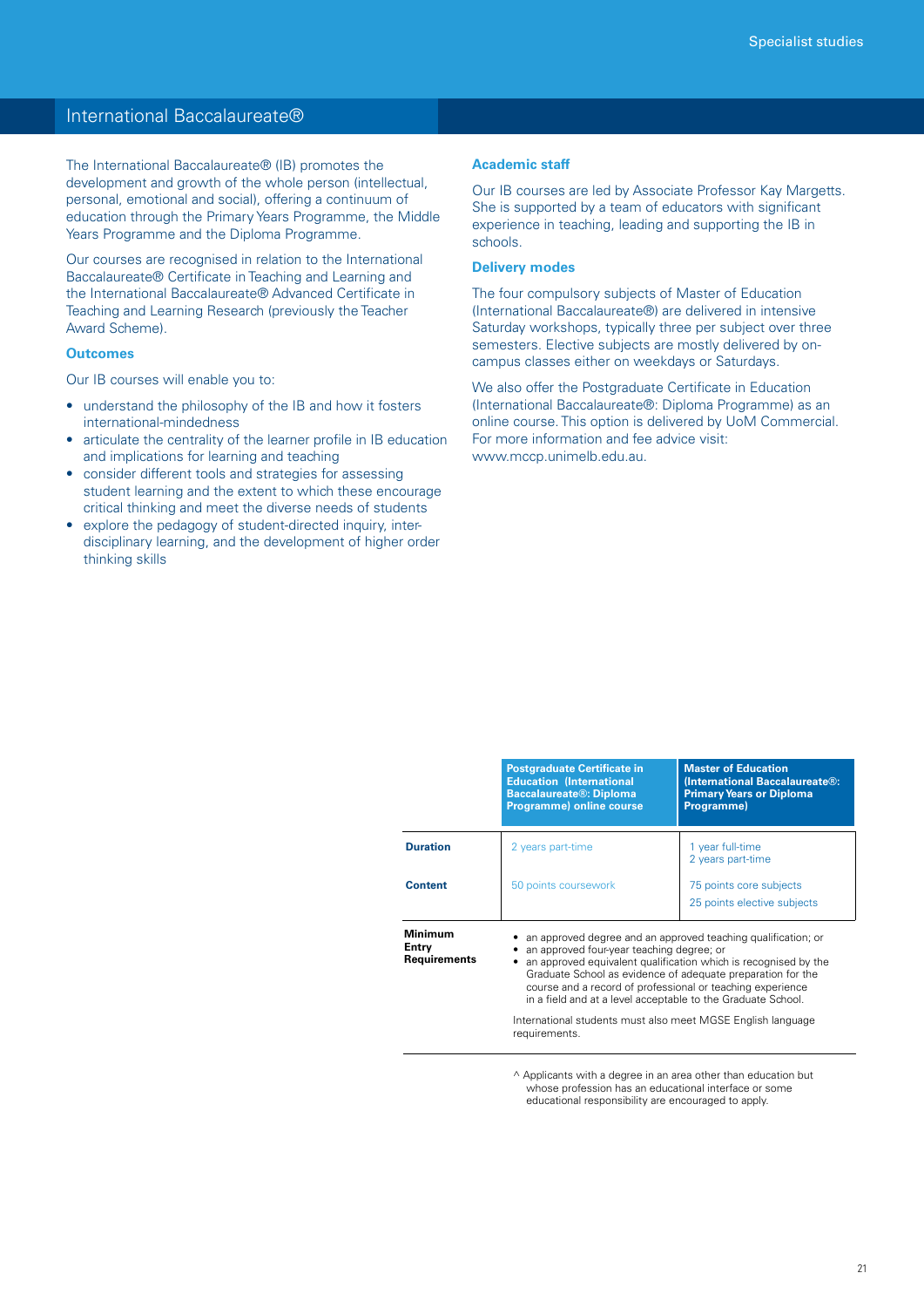### Language Intervention and Hearing Impairment

Develop knowledge and skills in language intervention with children and students who have a language delay, language disorder or hearing impairment.

There are three courses of study available. A Postgraduate Certificate in Education (Language Intervention and Hearing Impairment) and a Master of Education (Language Intervention and Hearing Impairment), which has two streams: Stream A and Stream B.

The Postgraduate Certificate is for classroom teachers working with children and students with language or hearing difficulties. It involves completion of four core subjects.

The Master of Education (Language Intervention and Hearing Impairment) Stream A is for students who wish to be recognised by the Victorian Institute of Teaching (VIT) as a Special Education (Hearing Impaired) teacher. Qualified teachers who complete this course can work as a teacher in an early intervention setting or special school, or as a specialist in a regular school.

The Master of Education (Language Intervention and Hearing Impairment) Stream B is for students such as allied health professionals and international students who do not require VIT recognition.

#### **Outcomes**

Based on the latest research and theory, these courses offer problem based learning experiences that you can apply effectively in the workplace. Depending on your choice of program, you will explore themes such as:

- language and literacy development, assessment and intervention
- working with families and other professionals
- neurological, perceptual and information processing aspects of language acquisition
- educational audiology
- including learners with disabilities
- issues around deafness, identity and learning
- supporting learning in a range of settings.

You will gain the skills and knowledge to:

- • conduct assessments and develop interventions for children/students in language and literacy
- appropriately manage acoustic environments
- support families' and children/students' use of hearing technology
- consult with families and other relevant professionals.

#### **Key academic staff**

Staff teaching in this course have strong and active research profiles in the theory, policy and pedagogy of education of children and students with a language delay, language disorder or hearing impairment.

Dr Linda Byrnes lectures in this course.

#### **Delivery modes**

Most subjects are delivered by on-campus lectures and tutorials.

Some subjects have online components and some subjects are delivered in intensive mode on weekends and in school holidays.

You may choose to select subjects from these courses as electives in the generalist Master of Education.

|                  | <b>Postgraduate Certificate</b><br>in Education (Language)<br><b>Intervention and Hearing</b><br>Impairment)                                                                                                                                                                                                                                                                              | <b>Master of Education</b><br>(Language Intervention and<br><b>Hearing Impairment) Stream A</b>                                            | <b>Master of Education</b><br>(Language Intervention and<br><b>Hearing Impairment) Stream B</b>                        |  |
|------------------|-------------------------------------------------------------------------------------------------------------------------------------------------------------------------------------------------------------------------------------------------------------------------------------------------------------------------------------------------------------------------------------------|--------------------------------------------------------------------------------------------------------------------------------------------|------------------------------------------------------------------------------------------------------------------------|--|
| <b>Duration</b>  | 1 year part-time                                                                                                                                                                                                                                                                                                                                                                          | 1 year full-time<br>2 years part-time                                                                                                      | 1 year full-time<br>2 years part-time                                                                                  |  |
| <b>Content</b>   | 4 x compulsory 12.5 point<br>subjects<br>Each subject has 24 contact hours                                                                                                                                                                                                                                                                                                                | 8 subjects, including two<br>professional practice subjects<br>Each subject comprises 12.5<br>points with 24 contact hours and             | 8 subjects, including two minor<br>project subjects<br>Each subject comprises 12.5<br>points with 24 contact hours and |  |
| Minimum<br>Entry | and 5,000 words of assessment                                                                                                                                                                                                                                                                                                                                                             | 5,000 words of assessment<br>• an approved degree and an approved teaching qualification or equivalent <sup><math>\wedge</math></sup> ; or | 5,000 words of assessment                                                                                              |  |
| Requirements     | an approved four-year teaching degree or equivalent <sup><math>\wedge</math></sup> ; or<br>• an approved equivalent $\land$ qualification which is recognised by MGSE as adequate preparation for the<br>course and a record of professional or teaching experience in a field at a level acceptable to MGSE<br>International students must also meet MGSE English language requirements. |                                                                                                                                            |                                                                                                                        |  |

*Please note: the Postgraduate Certificate is not available to international students*

 $\land$  Applicants with a degree in an area other than education but whose profession has an educational interface or some educational responsibility are encouraged to apply.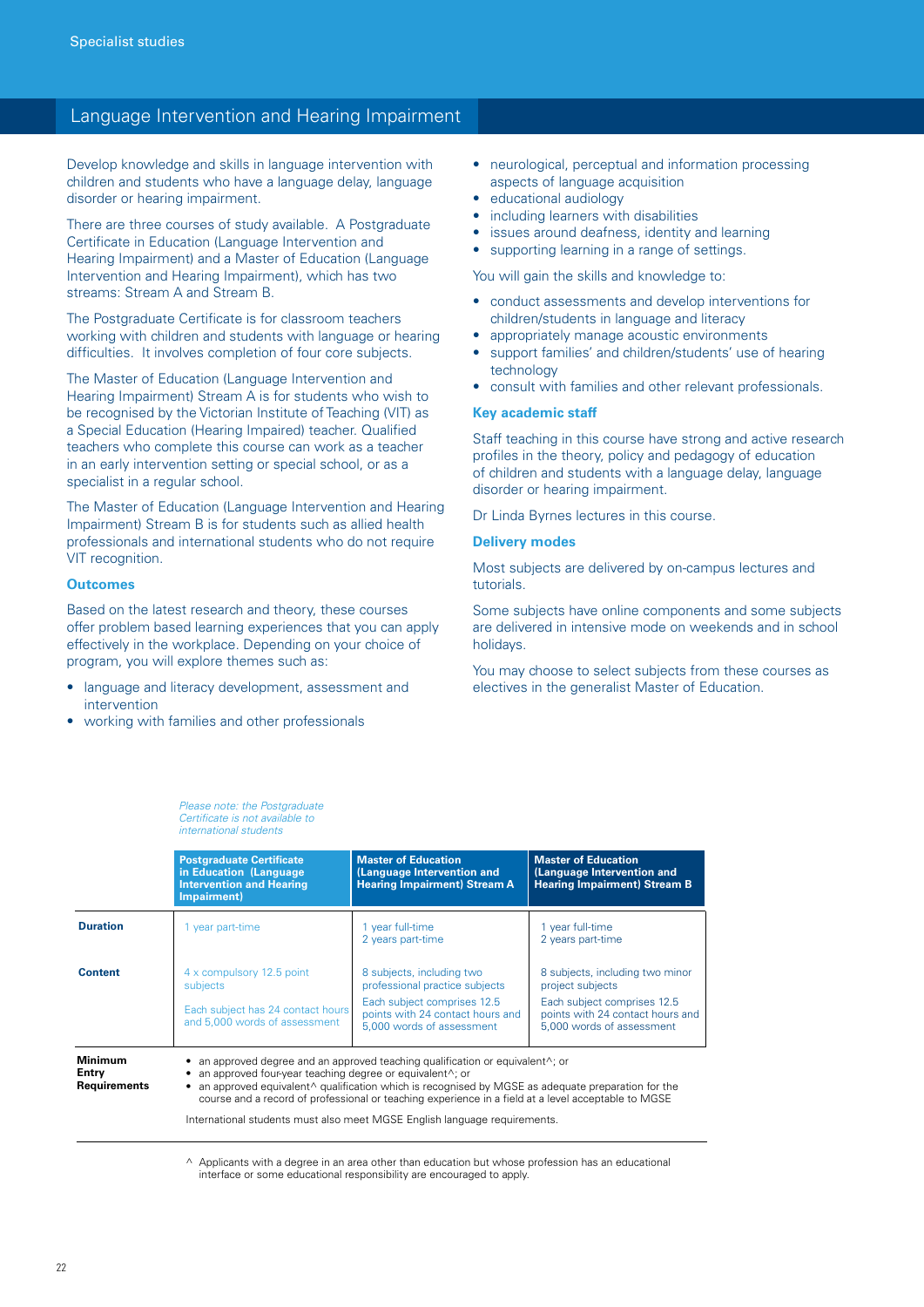### **Literacy**

Graduates of the Master of Literacy acquire specialist knowledge in literacy and leadership, and are well-placed to lead all facets of literacy and literacy development in their school.

The Master of Literacy will help you:

- understand the development of language and literacy across the spectrum from birth through to year 10 of schooling
- understand the fundamental importance of language and literacy in schooling across all learning areas
- enhance your teaching of the range of current literacy practices that students have to master
- understand the importance of developing your students' capacity for critical and creative practice
- take into account the diversity of literacy learners in your teaching practice
- demonstrate knowledge of current research in teaching **literacy**
- demonstrate leadership in the literacy curriculum

#### **Delivery modes**

Each subject is delivered in a four day intensive. Intensives are held in February, April, July and October.

#### **Academic Staff**

Participants will be working with literacy and leadership specialists who bring with them many years of professional experience as teachers and researchers. The academic staff leading this course include Professor Joseph Lo Bianco, Dr Janet Scull, Dr Paul Molyneux, Dr Larissa McLean Davies, Dr Simone Senisin, Catherine Reid and Dr Pam Macintyre.

> *Please note: this course is not available to international students*

|                                         | <b>Master of Literacy</b>                                                                                                                              |
|-----------------------------------------|--------------------------------------------------------------------------------------------------------------------------------------------------------|
|                                         |                                                                                                                                                        |
| <b>Duration</b>                         | 2 years part-time                                                                                                                                      |
| <b>Content</b>                          | 6 compulsory subjects (each subject involves 24<br>hours of contact time and individual assessment<br>pieces).<br>1 year-long action research project. |
| Minimum<br>Entry<br><b>Requirements</b> | an undergraduate degree and a fourth-year level<br>teaching qualification, or equivalent; or<br>a four year teaching degree or equivalent              |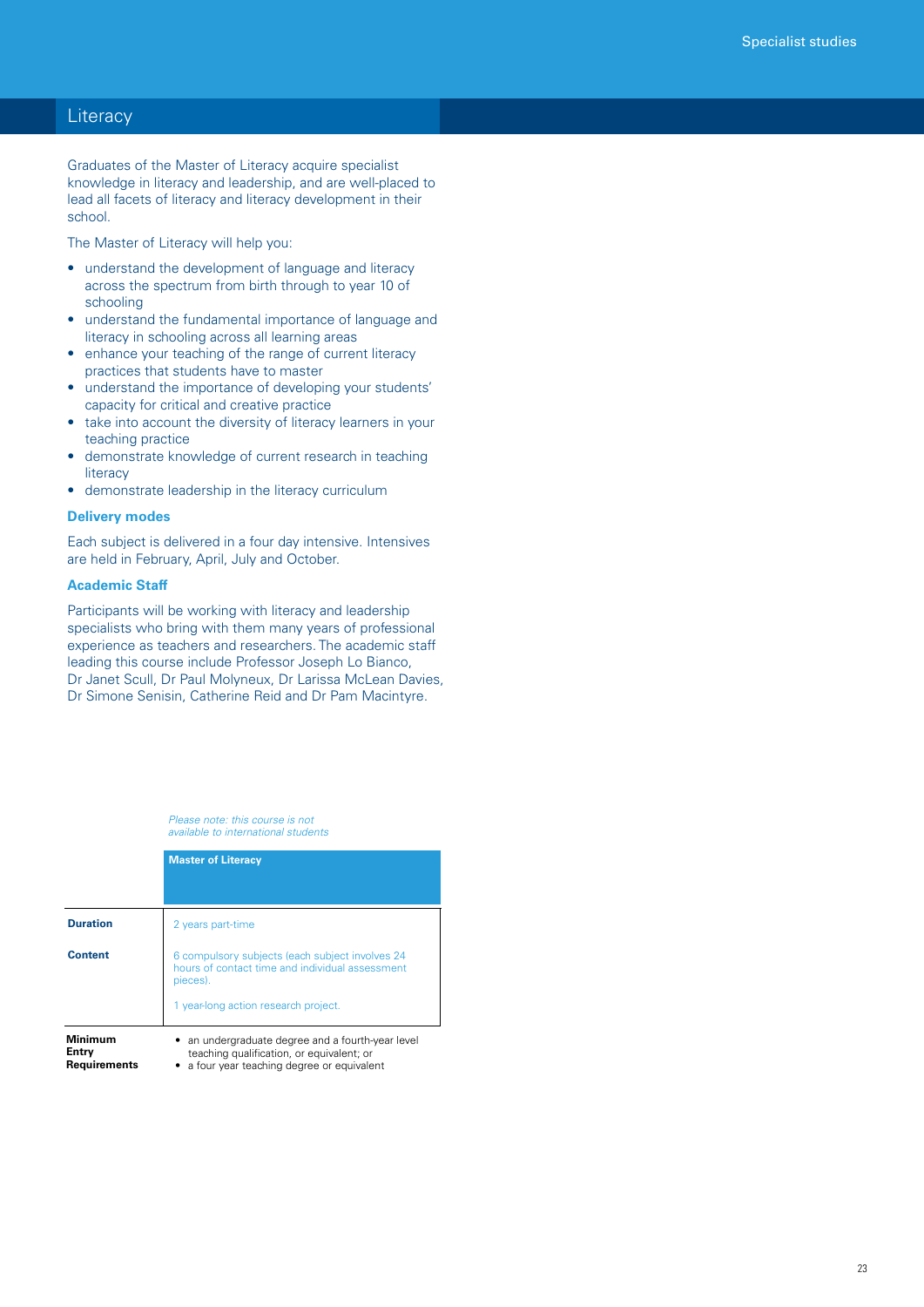### Modern Languages Education

Modern language study provides insights into the nature of language and its role in human learning and expression, while developing your communication skills and intercultural awareness.

Depending on your choice of subjects, you will explore themes such as:

- languages teaching methodology and curriculum design
- intercultural development
- • bilingual education
- historical, social and political influences on the teaching of modern languages

Stream A is for qualified teachers who wish to be recognised by the Victorian Institute of Technology (VIT) as a Languages other than English (LOTE) teacher. Stream B is for those who do not require VIT registration.

#### **Outcomes**

If you are already a teacher, the Postgraduate Certificate will supplement your qualifications by providing further studies specialising in the teaching of languages.

If you are already teaching in the languages field, the Masters will deepen your understanding of the theory and practice of language teaching and provide you with specialist knowledge and an advanced qualification.

#### **Academic staff**

The academics leading this area offer a wealth of research and practice experience. They include Professor Joseph Lo Bianco and Dr Russell Cross.

#### **Delivery modes**

Most subjects are delivered by on-campus lectures and tutorials. Students studying Stream A will also complete professional teaching placements.

#### **Benefits and features**

Our modern languages programs are:

- relevant graduates develop specialised skills suited to a variety of teaching environments
- internationally recognised graduates are equipped to work in schools, language centres and universities around the world.

|                 | <b>Postgraduate Certificate in</b><br><b>Modern Languages Education</b><br>(Stream A) | <b>Postgraduate Certificate in</b><br><b>Modern Languages Education</b><br>(Stream B) | <b>Master of Modern Languages</b><br><b>Education (Stream A)</b>                          | <b>Master of Modern Languages</b><br><b>Education (Stream B)</b>                              |
|-----------------|---------------------------------------------------------------------------------------|---------------------------------------------------------------------------------------|-------------------------------------------------------------------------------------------|-----------------------------------------------------------------------------------------------|
| <b>Duration</b> | 6 months full-time<br>vear part-time                                                  | 6 months full-time<br>vear part-time                                                  | year full-time<br>2 years part-time                                                       | vear full-time<br>2 years part-time                                                           |
| <b>Content</b>  | 50 points coursework including<br>supervised placements                               | 50 points coursework NOT<br>including supervised placements                           | 100 points coursework with<br>research-based component<br>including supervised placements | 100 points coursework with<br>research-based component NOT<br>including supervised placements |

**Minimum Entry Requirements**

• an undergraduate degree and a fourth-year level education qualification, or equivalent; or • a four-year education degree, or equivalent

#### **Applicants are also required to have:**

• completed a three year post-VCE major in a language other than English for Stream A courses; or • a high degree of proficiency in a language other than English

NOTE: successful completion of a three-year post-VCE major in a Language other than English is a requirement for LOTE teacher accreditation in Victoria.

International students must also meet MGSE English language requirements.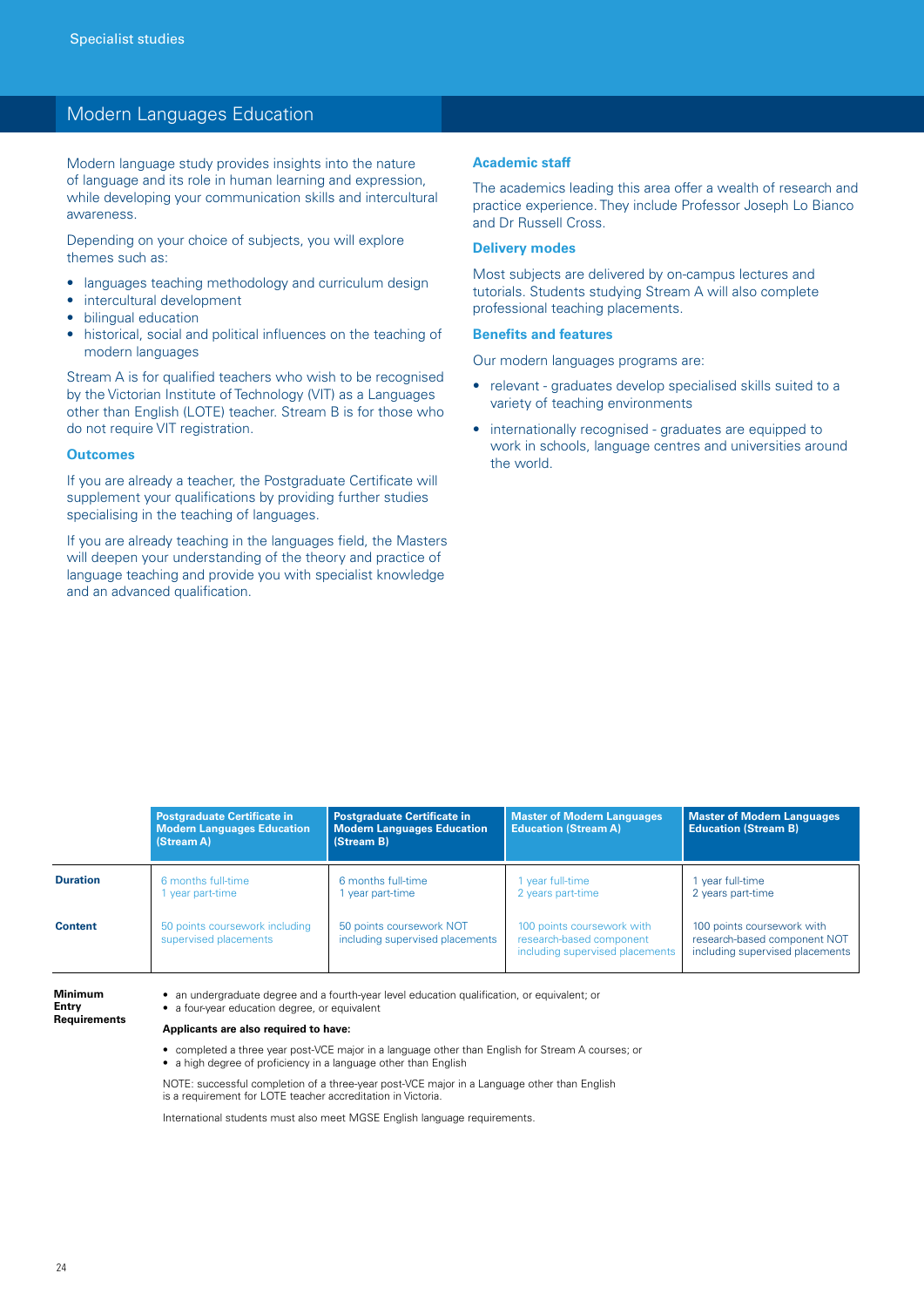### **Numeracy**

The Master of Numeracy offers a detailed knowledge of student learning, numeracy pedagogy and assessment. You will learn to engage students and make connections with other sites of learning, covering both basic skills and the higher-order thinking required for robust mathematical literacy.

### **Program Objectives**

The Master of Numeracy will help you develop:

- a sound understanding of the roles and functions of numeracy
- the capacity to use mathematics to meet the demands of learning, school, home, work, community and civic life
- a thorough understanding of the theoretical and empirical basis of effective numeracy instruction
- effective processes for whole-school numeracy planning and instruction
- skills to lead in numerate school environments
- a sound understanding of research strategies to integrate numeracy discipline and interdisciplinary areas.

#### **Academic staff**

You will work with numeracy and leadership specialists who bring with them many years of professional experience as teachers and researchers. The academic staff leading this course include Professor David Clarke, Associate Professor Robyn Pierce, Dr Caroline Bardini, Dr Vicki Steinle, Dr Max Stephens, Lynda Ball and Cath Pearn.

#### **Delivery mode**

Subjects will be delivered through intensive weekend lectures and seminars.

> *Please note: this course is not available to international students*

|                                  | <b>Master of Numeracy</b>                                                                                                                 |
|----------------------------------|-------------------------------------------------------------------------------------------------------------------------------------------|
| <b>Duration</b>                  | 2 years part-time                                                                                                                         |
| <b>Content</b>                   | Six compulsory subjects (each subject involves 24<br>hours of contact time and individual assessment<br>pieces).                          |
|                                  | One year-long action research project.                                                                                                    |
| Minimum<br>Entry<br>Requirements | an undergraduate degree and a fourth-year level<br>teaching qualification, or equivalent; or<br>a four year teaching degree or equivalent |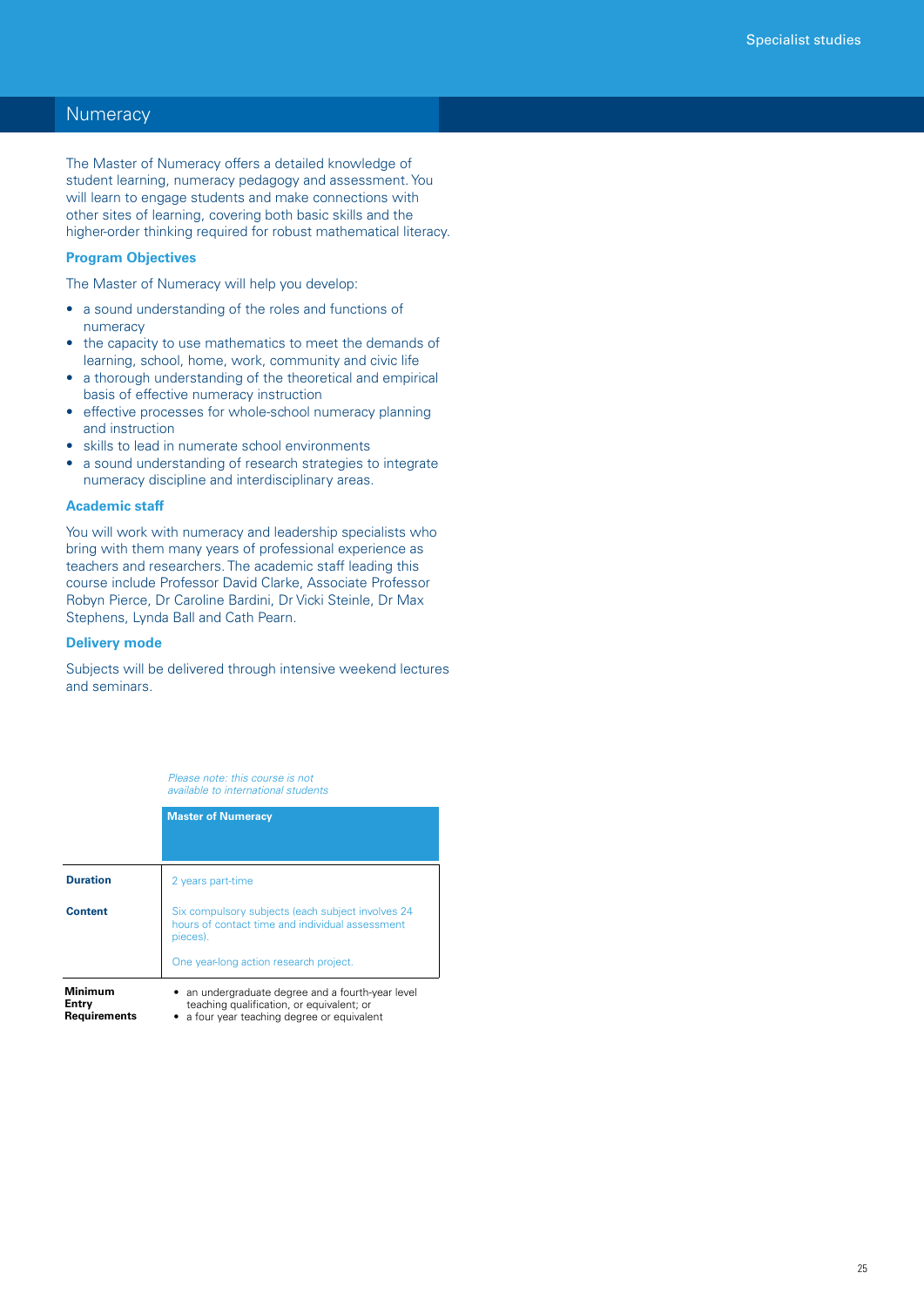### School Leadership

The Master of School Leadership draws on a range of disciplines including positive psychology, organisational behaviour and change management to help you become an effective senior leader in your school.

You will cover leadership from several perspectives that are sequenced throughout the course: individual and interpersonal leadership, team and community leadership, organisational leadership and environmental change leadership.

#### **Learning environment**

- Problem-based learning: in-school assignments and the final in-school change project link course material with real world problems.
- Collaborative learning and reflective practice: students work in a collaborative learning environment, which includes online group discussion and peer-based reflective journaling.
- Research-led teaching: teaching is directly informed by the team's research expertise, and students are supported to develop their own school leadership research projects.

#### **Outcomes**

You will develop:

- leadership capabilities and establish a personal plan to achieve target levels of development
- an understanding of the relationship between leadership, enhanced teacher capacity and school performance
- an understanding of the key features of school effectiveness and how to apply this to lead school improvement
- knowledge and skills to maintain and enhance a performance and development culture that supports increased teacher effectiveness
- skills as a system leader, including within a network
- skills in linking data use, policy development and decision making at the student, classroom, school, network and system level.

#### **Academic staff**

You will be taught by leading academics, including Associate Professor Lea Waters, Dr Terry Bowles, Professor Michael Bernard, Professor Patrick Duignan, Dr Kathy Lacey and Dr Helen Stokes.

#### **Delivery modes**

The Master of School Leadership is delivered through a combination of intensive weekend lectures and seminars, online learning and one-on-one mentoring sessions. You will be supported throughout by professional development and academic mentors from the Graduate School, and in-school mentors from your own professional context.

#### *Please note: this course is not available to international students*

|                 | <b>Master of School Leadership</b>                                                                                                                                                                         |
|-----------------|------------------------------------------------------------------------------------------------------------------------------------------------------------------------------------------------------------|
| <b>Duration</b> | 2 years part-time                                                                                                                                                                                          |
| <b>Content</b>  | 4 x 25 points subjects, taken in sequence:<br>Subject 1: Leading Self and Others<br><b>Subject 2: Leading Learning Communities</b><br><b>Subject 3: Leading Organisations</b><br>Subject 4: Leading Change |
| Minimum         | an undergraduate degree and a fourth-year level                                                                                                                                                            |

**Entry Requirements**

teaching qualification, or equivalent; or • a four year teaching degree or equivalent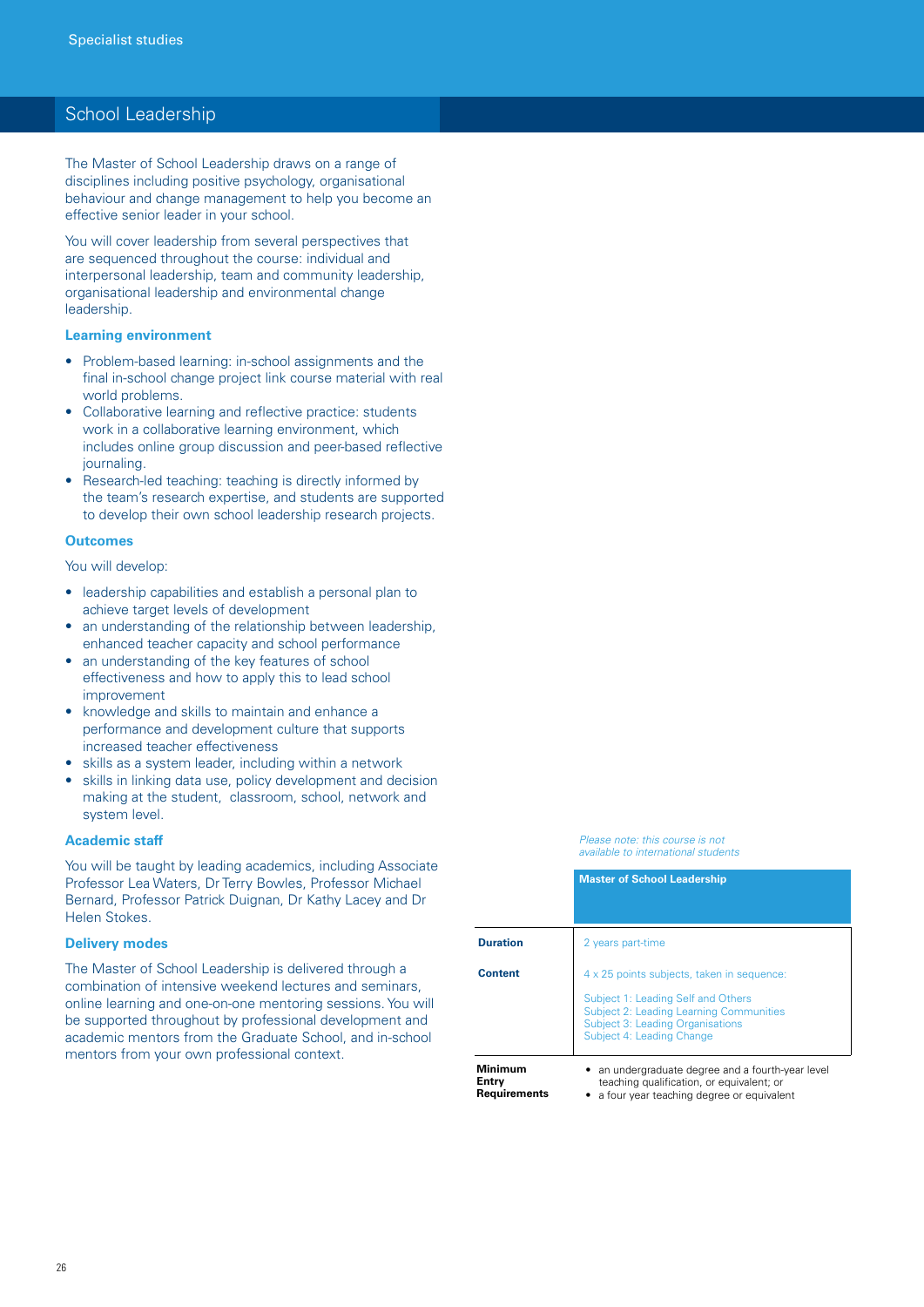### Special Education, Inclusion and Early Intervention

These courses will develop your knowledge in disabilities and impairments, and in early intervention. You will gain an understanding of the learning and programming needs of children and students with disabilities, enrolled in regular or specialist schools and preschools.

Points gained in the certificates can be credited towards a full masters.

The Professional Certificate in Education (Positive Behaviour and Learning) is for teachers working with students with complex behaviours. You will learn to create learning environments that help limit the incidence of such behaviours, and examine approaches for promoting positive learning and behaviour in the classroom.

The Postgraduate Certificate of Education (Special Education, Inclusion and Early Intervention) is designed for classroom teachers wanting to develop their skills in working with children and students with disabilities.

The Master of Education (Special Education, Inclusion and Early Intervention) Stream A is for students who wish to be recognised by the Victorian Institute of Teaching (VIT) as a special education teacher. Qualified teachers who complete this course can work as a teacher in an early intervention setting or a special school, or as a specialist in a regular school.

The Master of Education (Special Education, Inclusion and Early Intervention) Stream B is for students such as allied health professionals and international students who do not require VIT recognition.

#### **Outcomes**

Based on the latest research and theory, these courses offer problem based learning experiences that you can apply effectively in the workplace. Depending on your choice of program, you will explore themes such as:

- inclusive practices
- positive learning and positive behaviour
- family-professional partnerships
- • communication and social skills for students with disabilities

You will gain the skills and knowledge to:

- interact with preschoolers and students with a range of abilities
- demonstrate sensitivity and understanding when interacting with parents/carers
- contribute to plans, program support groups and team meetings
- develop and assess individual learning and behaviour support needs of children and students with a range of abilities
- communicate with parents/carers and teachers through the development of professional reports
- educate children and students with special needs

#### **Key academic staff**

Staff teaching in these courses have a strong focus on theory, policy and pedagogy for inclusive education of children and students with disabilities. Shiralee Poed coordinates this area.

#### **Delivery modes**

Most subjects are delivered by on-campus lectures and tutorials. Some subjects have online components. Some subjects are delivered in an intensive-mode on weekends and in school holidays.

You may choose to select subjects from this specialist stream as electives in the generalist Master of Education.

|                 | Please note: the Professional<br>Certificate is not available to<br>international students  | Please note: the Postgraduate<br>Certificate is not available to<br>international students                         |                                                                                                                  |                                                                                                                  |
|-----------------|---------------------------------------------------------------------------------------------|--------------------------------------------------------------------------------------------------------------------|------------------------------------------------------------------------------------------------------------------|------------------------------------------------------------------------------------------------------------------|
|                 | <b>Professional Certificate in</b><br><b>Education (Positive Behaviour</b><br>and Learning) | <b>Postgraduate Certificate</b><br>in Education (Special<br><b>Education, Inclusion and Early</b><br>Intervention) | <b>Master of Education</b><br><b>(Special Education, Inclusion</b><br>and Early Intervention)<br><b>Stream A</b> | <b>Master of Education</b><br><b>(Special Education, Inclusion</b><br>and Early Intervention)<br><b>Stream B</b> |
| <b>Duration</b> | 1 year part-time<br>Entry: March or July                                                    | vear part-time                                                                                                     | 1 year full-time<br>2 years part-time                                                                            | 1 year full-time<br>2 years part-time                                                                            |
| <b>Content</b>  | 2 x compulsory 12.5 point<br>subjects                                                       | 4 x compulsory 12.5 point<br>subjects                                                                              | 8 x compulsory 12.5 point sub-<br>jects (including two professional<br>practice subjects)                        | 8 x compulsory 12.5 point sub-<br>jects (including two minor project<br>subjects)                                |
|                 |                                                                                             |                                                                                                                    | Each 12.5 point coursework sub-<br>ject comprises 24 contact hours<br>and 5,000 words of assessment              | Each 12.5 point coursework sub-<br>ject comprises 24 contact hours<br>and 5,000 words of assessment              |

#### **Minimum Entry**

**Requirements**

• an approved degree and an approved teaching qualification or equivalent^; or

an approved four-year teaching degree or equivalent $\wedge$ ; or

an approved equivalent^ qualification which is recognised by MGSE as adequate preparation for the course and a record of professional or teaching experience in a field at a level acceptable to MGSE

International students must also meet MGSE English language requirements.

 $\land$  Applicants with a degree in an area other than education but whose profession has an educational interface or some educational responsibility are encouraged to apply.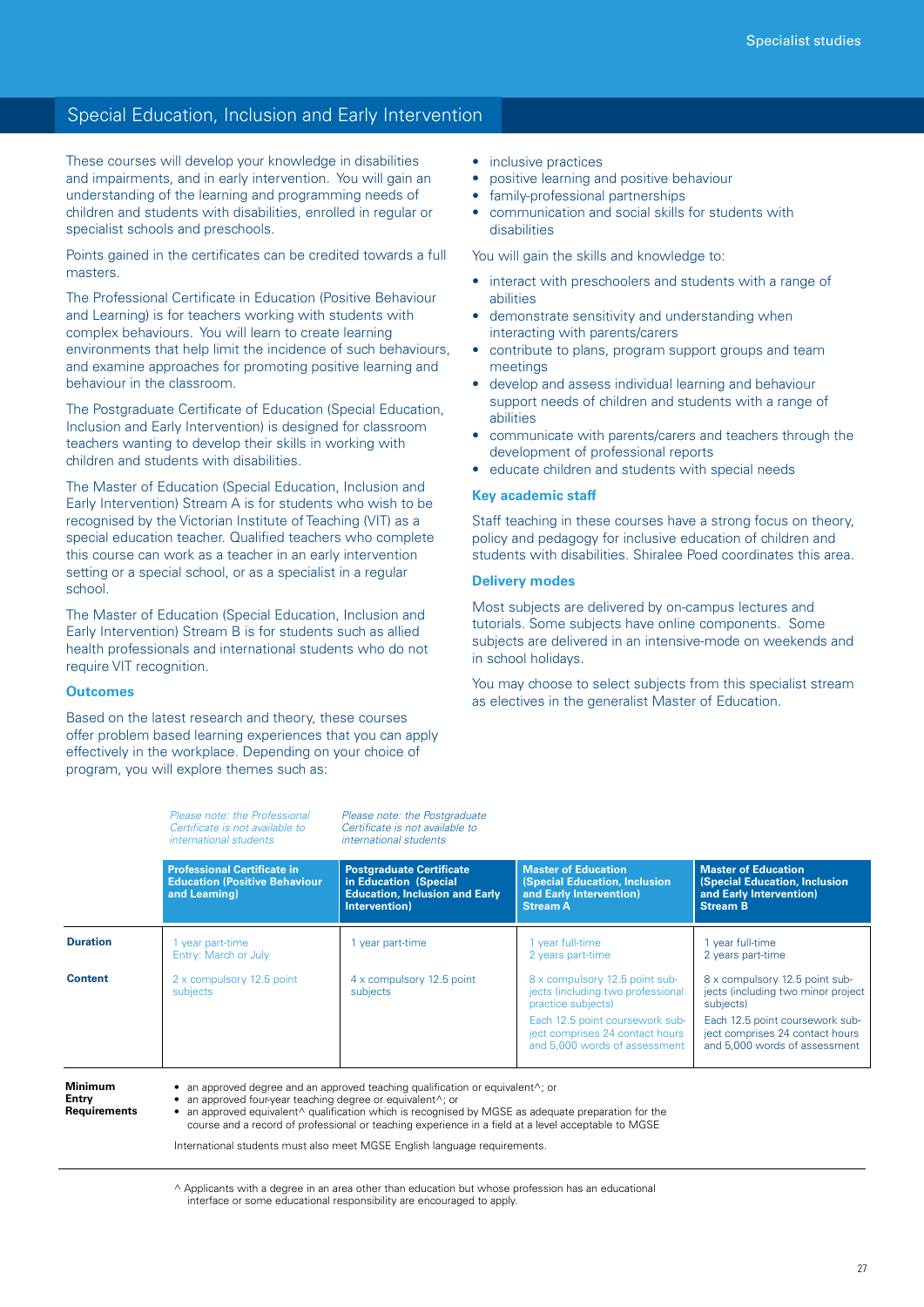### Specific Learning Difficulties

Investigate the areas of learning difficulties, academic underachievement, intervention and individual differences in literacy and numeracy learning.

This field has undergone considerable change in recent years. There is a renewed focus on dyslexia, dyscalculia and specific comprehension difficulties, which is reflected in changes to education policy around the world.

These courses will support you in your current role or qualify you to move into the field of specific learning difficulties. You will improve your professional knowledge and understanding of the nature and causes of specific learning difficulties in children and explore how to implement teaching that optimises student learning.

The Postgraduate Certificate in Education (Specific Learning Difficulties) is designed for teachers who want to develop their skills in working with students with specific learning difficulties.

The Master of Education (Specific Learning Difficulties) Stream A is for students who wish to be recognised by the Victorian Institute of Teaching (VIT) as a special education teacher. Qualified teachers who complete this course can work as a teacher in an early intervention setting or a special school, or as a specialist in a regular school.

The Master of Education (Special Education, Inclusion and Early Intervention) Stream B is for students such as allied health professionals and international students who do not require VIT recognition.

> *Please note: the Postgraduate Certificate is not available to*

### **Outcomes**

You will cover themes including:

- models of literacy and numeracy learning, developmental and cultural influences and learning difficulties
- causes of learning disabilities such as dyslexia and dyscalculia
- effective literacy and numeracy intervention
- inclusive classroom teaching to accommodate exceptional learners
- diagnosing reading, writing and mathematics learning disabilities
- the psychology of exceptional learners with, for example, ADHD and Asperger's Syndrome
- leading professional development in this field for teachers and schools

#### **Academic staff**

Associate Professor John Munro leads this area. John has completed extensive research in aspects of literacy and numeracy learning disabilities. He is an expert in teaching educational professionals to understand, diagnose and intervene with students who have specific learning difficulties and he regularly advises education providers in these areas.

#### **Delivery modes**

Most subjects are delivered by on-campus lectures and tutorials.

You may choose to select subjects from this course as electives in the generalist Master of Education.

| <b>Education (Specific Learning)</b><br><b>Difficulties</b> ) | <b>(Specific Learning Difficulties)</b><br><b>Stream A</b>                         | (Specific Learning Difficulties)<br><b>Stream B</b>                   |
|---------------------------------------------------------------|------------------------------------------------------------------------------------|-----------------------------------------------------------------------|
| 1 year part-time                                              | 1 year full-time<br>2 years part-time                                              | 1 year full-time<br>2 years part-time                                 |
| 4 compulsory subjects                                         | 7 subjects comprising:<br>5 core subjects<br>2 professional practice<br>placements | 7 subjects comprising:<br>5 core subjects<br>2 minor project subjects |
|                                                               |                                                                                    |                                                                       |

• an approved equivalent^ qualification which is recognised by MGSE as adequate preparation for the course and a record of professional or teaching experience in a field at a level acceptable to MGSE

International students must also meet MGSE English language requirements.

^ Applicants with a degree in an area other than education but whose profession has an educational interface or some educational responsibility are encouraged to apply.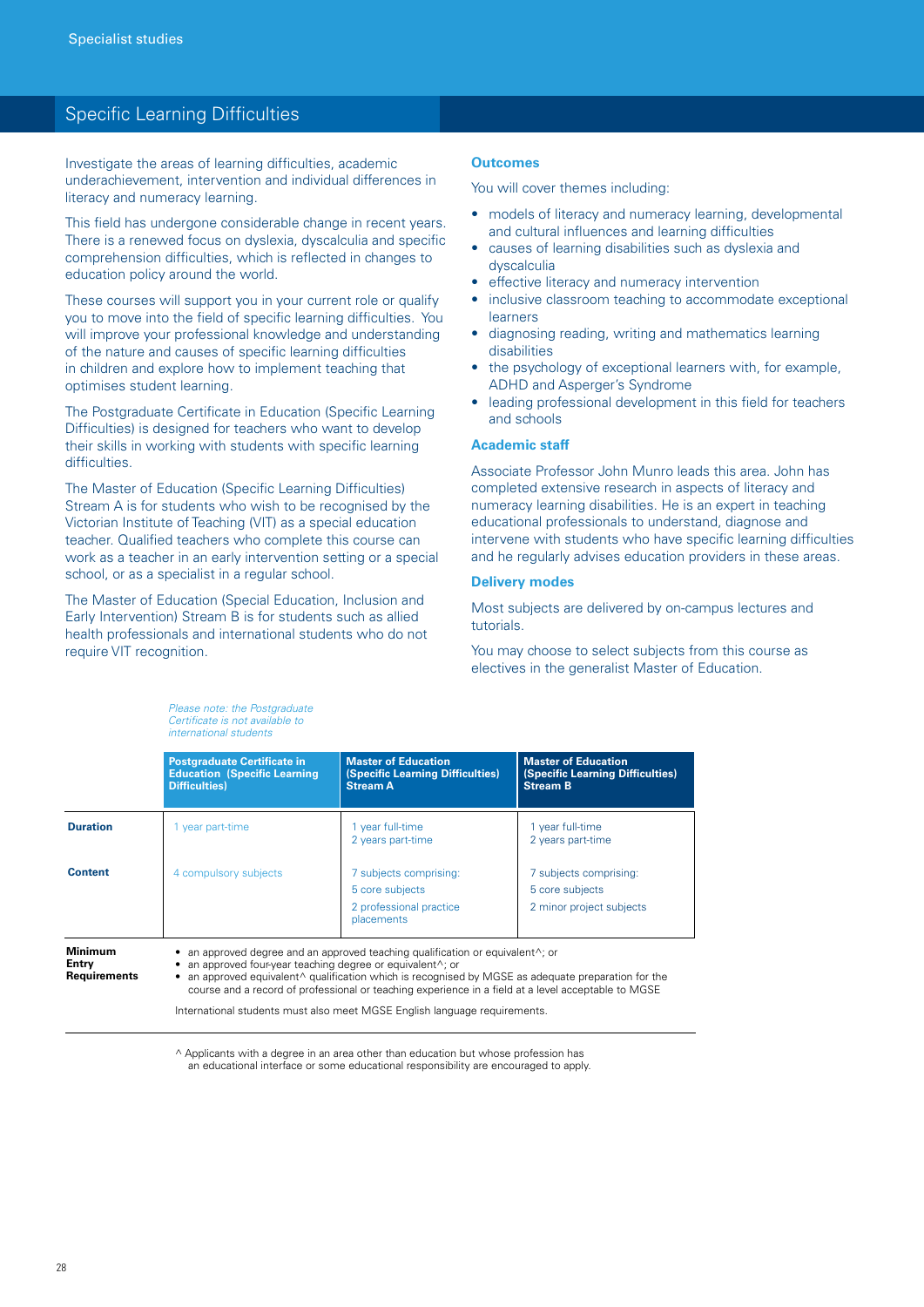### Student Wellbeing

As a teacher you know how closely your students' learning is linked to their social and emotional health.

The Master of Education (Student Wellbeing) will build your capacity to nurture the wellbeing of your students, work with them to resolve problems, contribute positively to their academic success and help develop school environments that promote the wellbeing of all students.

You will join other committed teachers to study in a stimulating and participatory learning environment.

In the Master of Education (Student Wellbeing) you can focus on bringing together theory and practice through a curriculum that focuses on:

- current approaches to student wellbeing
- • counselling skills for educational settings
- facilitation of interpersonal and group processes
- enhanced school/community partnerships
- leadership and change
- a negotiated project in the area of student wellbeing

#### **Outcomes**

By developing your knowledge and skills, this course will prepare you to take a leading role in designing, implementing and evaluating your institution's student wellbeing policy, programs and practices, whether you work in the primary, secondary or tertiary education sector.

While the program is relevant for all teachers it is especially useful for roles with particular responsibility for student care such as:

- • year level coordinators
- home group teachers
- • student welfare/wellbeing coordinators

#### **Academic staff**

The academics leading this area include Elizabeth Freeman, Desma Strong and Associate Professor Helen Cahill.

#### **Delivery modes**

Depending on the number of applications, the program will be delivered in three modes through seminars held on-campus on either:

- 1. weekend and school vacation days (offered every year)
- 2. weekday, weekend and school vacation days; or
- 3. evenings and weekends.

You may choose to select subjects without prerequisites, from this course as electives in the generalist Master of Education, subject to availability of places.

|                                         | <b>Master of Education (Student Wellbeing)</b><br>- Coursework                                                                                                                                                                                                                                                                                                                                                                                                                                   |  |
|-----------------------------------------|--------------------------------------------------------------------------------------------------------------------------------------------------------------------------------------------------------------------------------------------------------------------------------------------------------------------------------------------------------------------------------------------------------------------------------------------------------------------------------------------------|--|
| <b>Duration</b>                         | 1 year full-time<br>2 years part-time                                                                                                                                                                                                                                                                                                                                                                                                                                                            |  |
| <b>Content</b>                          | 7 coursework subjects including a negotiated project                                                                                                                                                                                                                                                                                                                                                                                                                                             |  |
| Minimum<br>Entry<br><b>Requirements</b> | an honours degree in education and at least one<br>year of documented relevant professional<br>experience; or<br>• a postgraduate certificate or postgraduate diploma<br>in the field of education and at least one year of<br>documented relevant professional experience; or<br>an appropriate four-year degree, or equivalent <sup><math>\wedge</math></sup> ,<br>and at least two years of documented relevant<br>professional experience<br>International students must also meet Melbourne |  |
|                                         | Graduate School of Education English language<br>requirements.                                                                                                                                                                                                                                                                                                                                                                                                                                   |  |

 $\land$  Applicants with a degree in an area other than education but whose profession has an educational interface or some educational responsibility are encouraged to apply.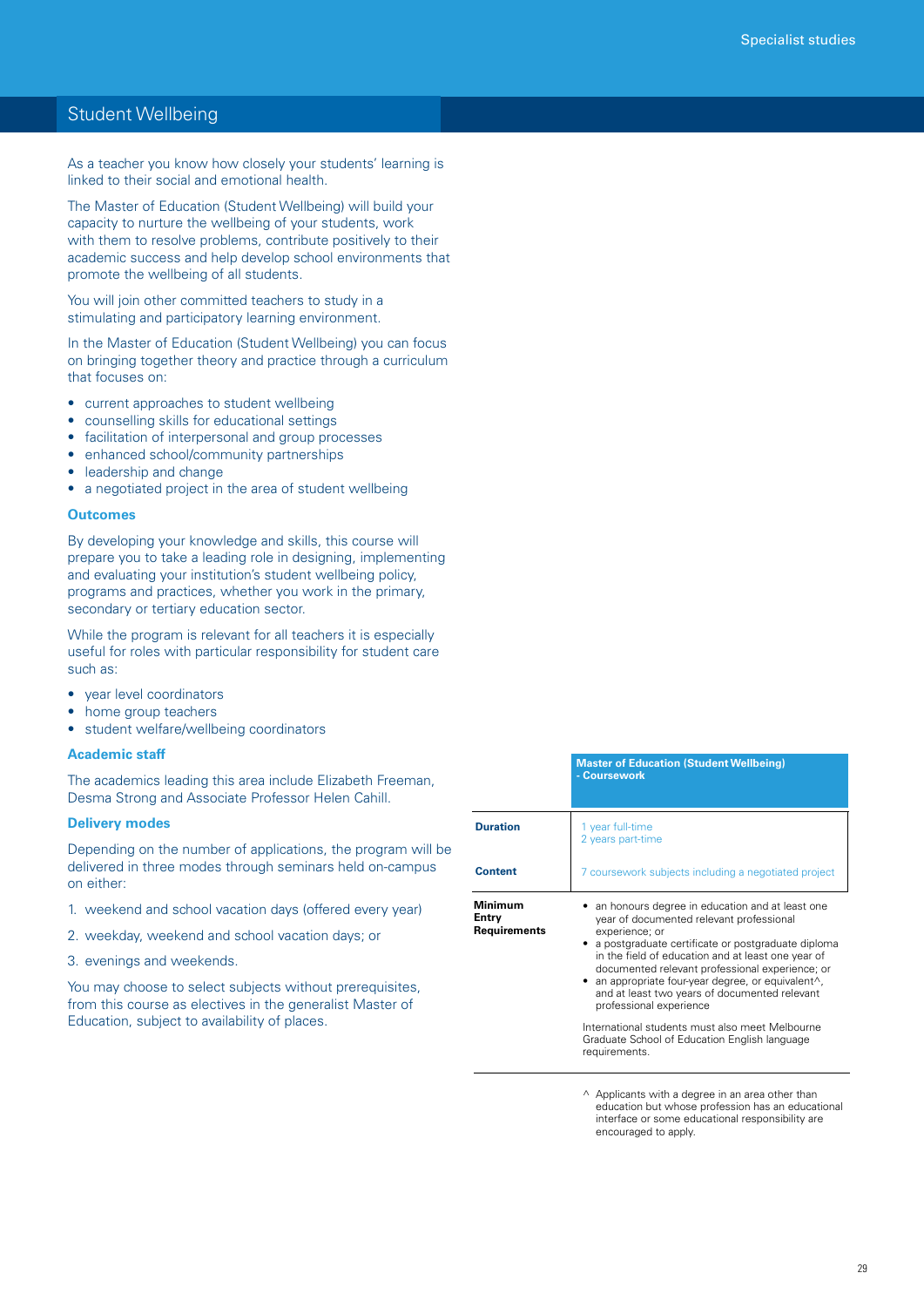### Teaching English to Speakers of Other Languages (TESOL)

As one of the world's most widely spoken languages, there is a high demand for English teachers. A graduate qualification in Teaching English to Speakers of Other Languages (TESOL) will develop and extend your understanding of the theories and practices underpinning this field.

We offer the Postgraduate Certificate in TESOL and the Master of TESOL.

Stream A is for students who wish to be recognised by the Victorian Institute of Teaching (VIT) as a TESOL teacher. Qualified teachers who complete this course can work as a teacher in a wide range of settings, including schools, adult migrant English programs and English language intensive courses for overseas students.

Stream B is for students who do not require VIT registration, such as those intending to teach English overseas.

#### **Outcomes**

Our TESOL programs are:

- relevant graduates develop specialised skills suited to a variety of teaching environments including mainstream schools and language centres for adult and child immigrants
- internationally recognised graduates are equipped to work in schools, language centres and universities in countries around the world

Depending on your choice of program and area of interest you will explore critical issues in:

- TESOL methodology
- • grammar for language teachers
- second language acquisition
- assessment in TESOL
- teaching English in the international context
- language planning in education
- research in TESOL
- Content and Language Integrated Learning (CLIL)

#### **Academic staff**

The academics leading this area have a wealth of research and practice experience. They include Professor Joseph Lo Bianco, Dr Russell Cross and Dr Alan Williams.

#### **Delivery modes**

Most subjects are delivered by on-campus lectures and tutorials, supported by online materials and communication tools.

If you study Stream A, you will need to be available for 20 days of attendance at a school or similar setting during school hours.

|                                         | <b>Postgraduate Certificate in</b><br><b>TESOL</b><br>(Stream A)                                                                                                                                                                                                                                                                                                                                                   | <b>Postgraduate Certificate in</b><br><b>TESOL</b><br>(Stream B) | <b>Master of TESOL</b><br>(Stream A) | <b>Master of TESOL</b><br>(Stream B) |
|-----------------------------------------|--------------------------------------------------------------------------------------------------------------------------------------------------------------------------------------------------------------------------------------------------------------------------------------------------------------------------------------------------------------------------------------------------------------------|------------------------------------------------------------------|--------------------------------------|--------------------------------------|
| <b>Duration</b>                         | 6 months full-time                                                                                                                                                                                                                                                                                                                                                                                                 | 6 months full-time                                               | 1 year full-time                     | 1 year full-time                     |
|                                         | year part-time                                                                                                                                                                                                                                                                                                                                                                                                     | vear part-time                                                   | 2 years part-time                    | 2 years part-time                    |
| <b>Content</b>                          | 50 points coursework including                                                                                                                                                                                                                                                                                                                                                                                     | 50 points coursework NOT                                         | 100 points coursework including      | 100 points coursework NOT            |
|                                         | supervised placements                                                                                                                                                                                                                                                                                                                                                                                              | including supervised placements                                  | supervised placements                | including supervised placements      |
| <b>Minimum</b><br>Entry<br>Requirements | • an undergraduate degree and a fourth-year level education qualification, or equivalent; or<br>• a four-year education degree, or equivalent; or<br>an undergraduate degree and a Certificate in English Language Teaching to Adults (CELTA) or equivalent^; or<br>٠<br>• a four-year undergraduate degree with a significant component of English Language Studies, or equivalent <sup><math>\wedge</math></sup> |                                                                  |                                      |                                      |

International students must also meet MGSE English language requirements.

^ Please note: applicants with these qualifications will not be qualified to teach in schools, even if you complete Stream A of this course.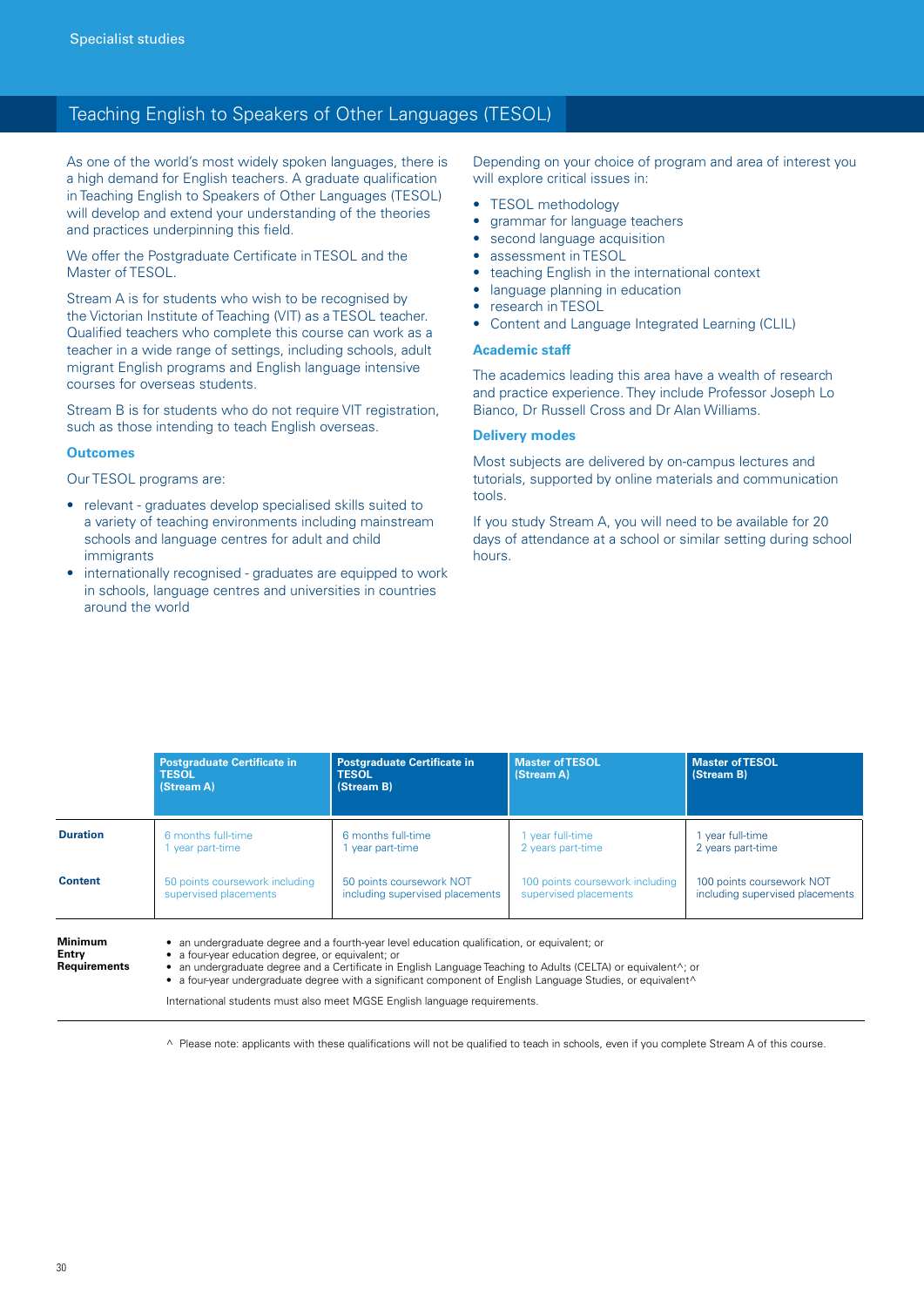# Other certificates

We offer a range of certificates in specialist fields of study. Some of these can be credited towards a masters, should you choose to continue studying.

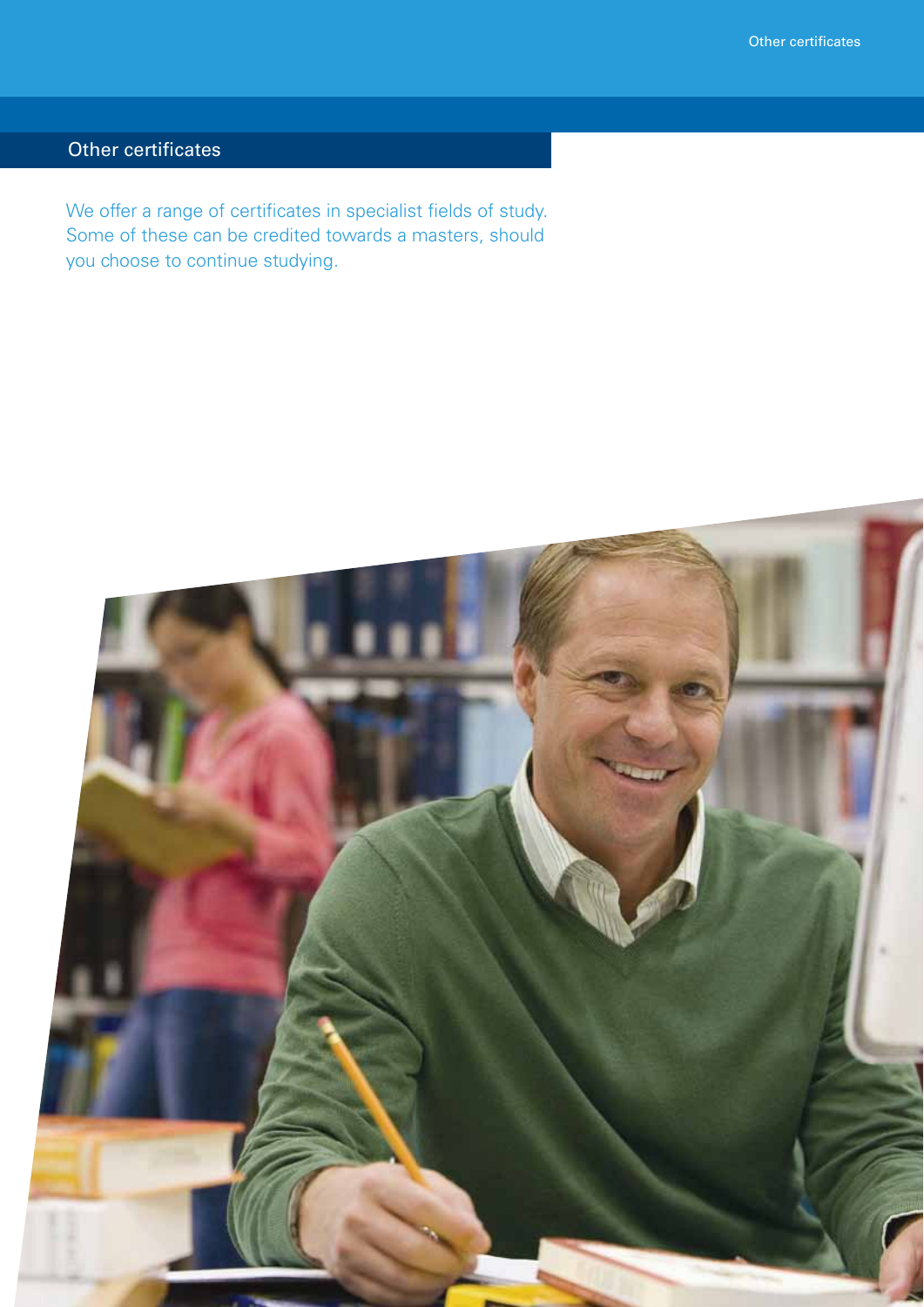### Postgraduate Certificate in Educational Research

The Postgraduate Certificate in Educational Research is a pathway into a research degree for those with a coursework masters but who are currently ineligible for the PhD.

You will conduct your own research project, developing an understanding of research methodologies and their application.

#### **Structure**

This course is available part-time over two semesters, or full-time over one semester. Entry is available in semester one or semester two.

#### **Staff**

This course is coordinated by Dr Dianne Mulcahy.

#### **Entry requirements**

A masters degree in education (such as the Master of Teaching or the Master of Education) with at least a 75 per cent average, or equivalent.

### Graduate Certificate in Tertiary Teaching

This course is for teachers in higher education and high level VET programs in TAFE institutes and private providers (including full-time, part-time and sessional teachers). Equivalent to programs for university teachers, this course is designed to promote scholarship in TAFE and private providers.

You will develop a scholarly approach to your teaching, align learning objectives and assessment and implement student-centred teaching and learning strategies. You will also learn how to understand the needs, characteristics and expectations of your students and the factors that shape teaching in mixed-sector institutions.

You will work with other students and your colleagues on a small project on an aspect of higher education delivery within your workplace.

#### **Structure**

This course runs over one year part-time. It is delivered through a mixture of intensive weekend sessions on-campus, and online learning.

Students complete four subjects:

- Effective Tertiary Teaching
- Tertiary Teaching in Practice
- **Designing a Tertiary Curriculum**
- Project on Tertiary Teaching and Learning

#### **Staff**

You will be taught by academics and researchers who have worked in TAFE and private providers, and understand the challenges confronting teachers in these institutions. The team includes Associate Professor Leesa Wheelahan, Dr Veronica Volkoff, Dr Mary Leahy, Chris Corbel, Dr Gavin Moodie and Professor John Polesel.

#### **Entry requirements**

An undergraduate degree in any discipline, or equivalent, and current full time, part time or sessional employment in a position with teaching responsibilities at Diploma level and above at a TAFE institute or private provider.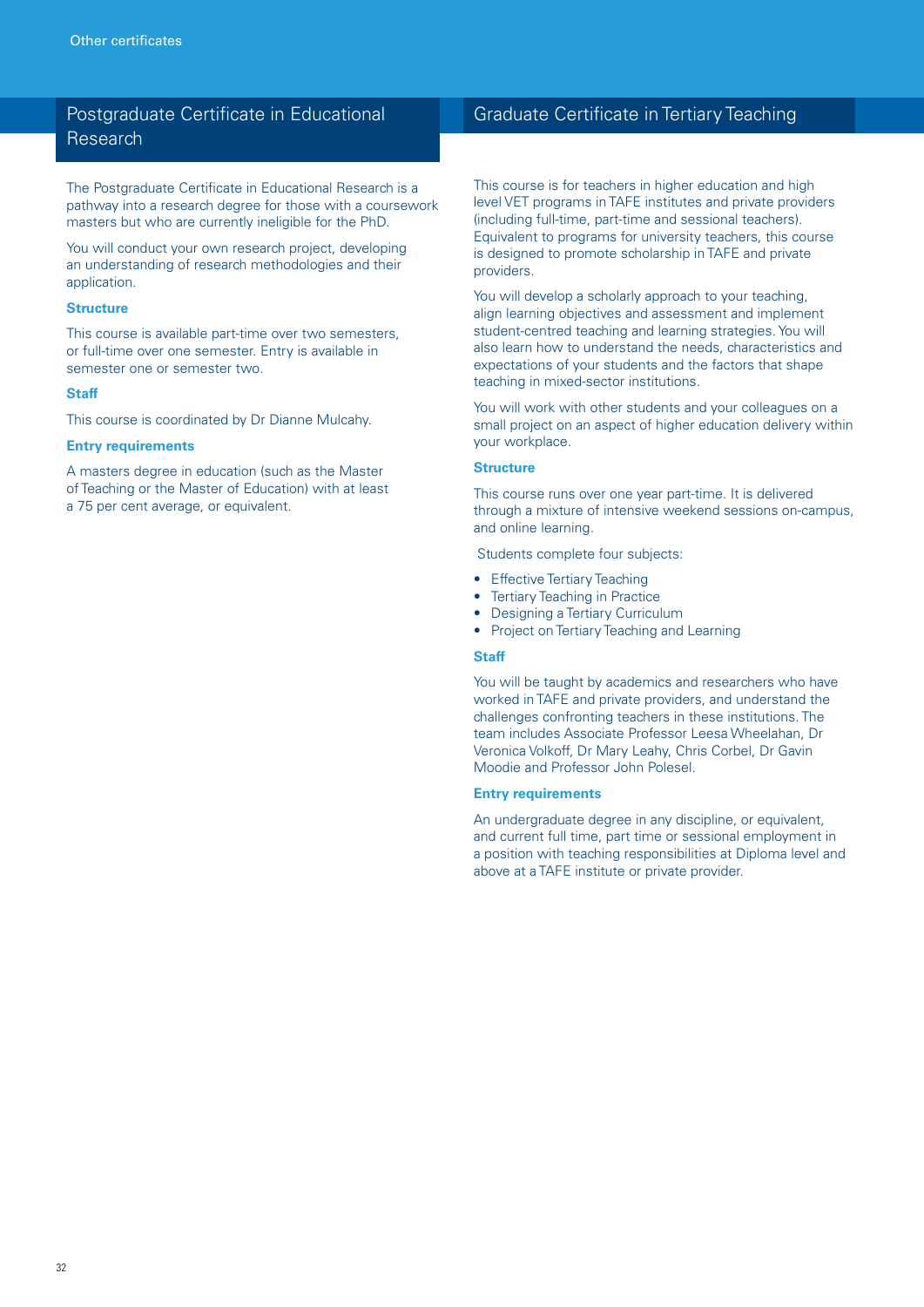### Specialist Certificate in Chinese Language **Teaching**

This course targets the specific learning challenges that secondary and late primary Chinese learners face, taking into account the needs of both native speaker and non-native speaker teachers.

The course will help you develop the theoretical and professional knowledge, skills and understanding to:

- demonstrate a deep understanding of Chinese language and culture in its spoken and written forms
- demonstrate strong knowledge of the learning demands placed on students when being taught Chinese language and culture
- plan for sound, rich student learning in Chinese language and culture, spoken and written, using a range of innovative, evidence-based practices
- develop creative, methodical paths of learning for all students
- make use of a wide range of literary and social resources in a full range of media in your teaching
- engage in vigorous discussion with colleagues and become accustomed to giving and receiving professional critique and support

#### **Structure**

This course totals 25 credit points which are delivered over four subjects, three of which are compulsory and a further one elective. Each subject is delivered online over six weeks, with a total time commitment of approximately 54 hours.

The credit points earned in this course can be credited towards a relevant postgraduate certificate or masters qualification.

You can start this course in March or July 2013.

#### **Entry requirements**

- An undergraduate degree and a fourth-year level teaching qualification\*, or an approved equivalent; or
- a four year teaching degree\*, or an approved equivalent.

\*including method and practice teaching Chinese at either primary or secondary level, or equivalent.

### Professional Certificate in History Education

The introduction of a national history curriculum is a significant development for education in Australia. The Professional Certificate in History Education will provide comprehensive support to teachers as they implement this reform.

You will explore a range of topics derived from the Australian Curriculum. You will develop an understanding of theory and practice in history education and examine the exciting area of historical thinking, which will enhance your teaching.

This course is designed to meet the needs of a range of teachers. Teachers who have a background in history will have the opportunity to explore topics they have not encountered before, and teachers who are new to history will acquire the knowledge and skills to implement the new curriculum. The historical thinking component of the Professional Certificate will be of great interest to primary teachers.

#### **Structure**

This course is delivered over one year part-time and entry is available in Semester 1. It consists of two compulsory subjects which are delivered on-campus only.

The two subjects total 25 credit points and can be credited towards a Master of Education qualification.

#### **Staff**

This course is coordinated by John Whitehouse and is supported by Professor Kate Darrian-Smith, Dr Catherine Kovesi, and Dr Frederik Vervaet from the School of Historical and Philosophical Studies (Faculty of Arts). The team offers a wealth of expertise in historical studies and discipline-based pedagogy in history.

#### **Entry Requirements**

- an undergraduate degree and a fourth-year level teaching qualification, or equivalent, or
- a four-year teaching degree, or equivalent.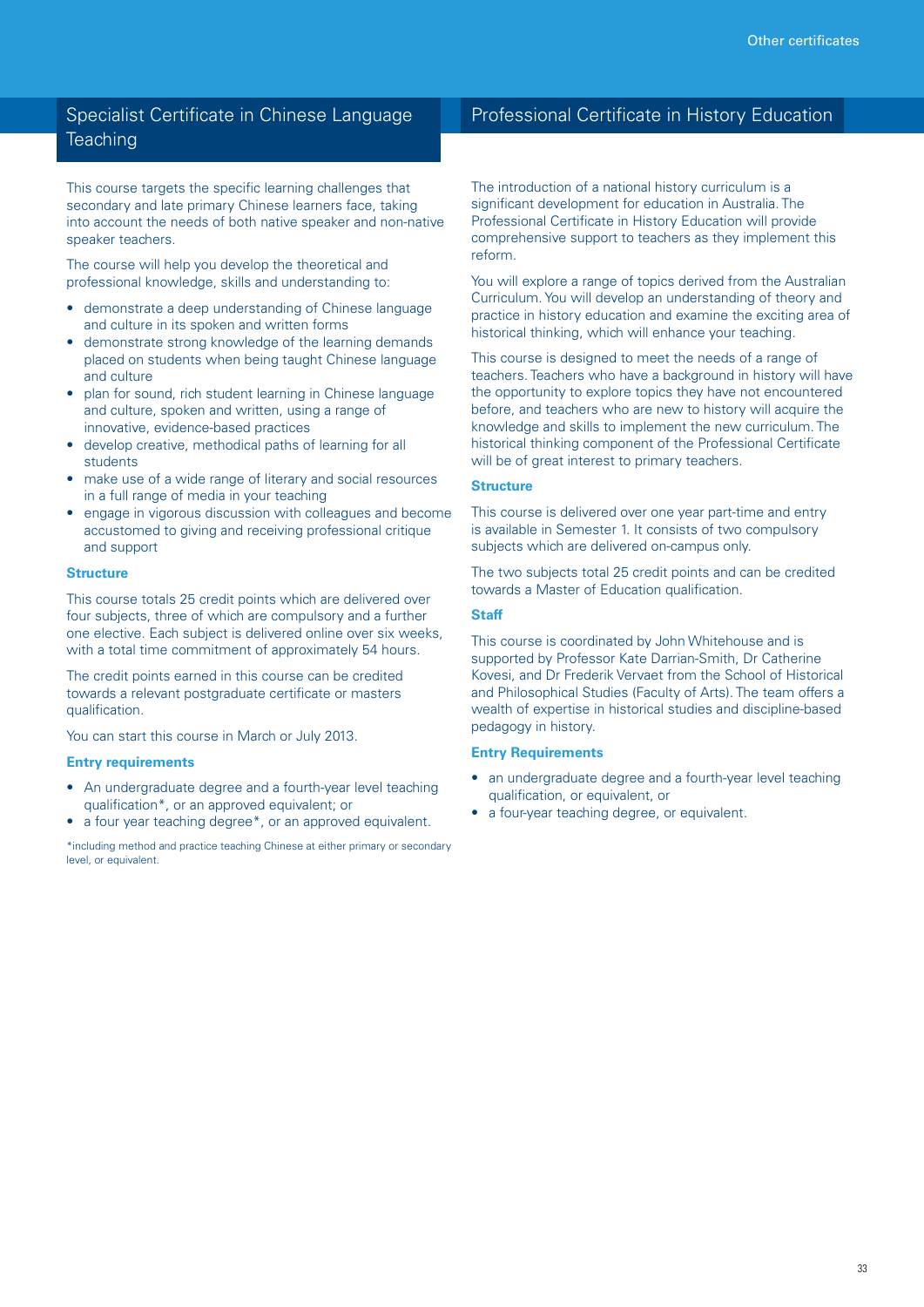### Research programs

There are a number of options for those who wish to continue their studies beyond masters level.

### **Rinos Pasura**

#### PhD in education

*"I have worked as a VET teacher at a private training college and during this time, I experienced contradictions between best practice, organisational activities and overseas students' outcomes. As a result, I decided to investigate the situated realities influencing overseas students' outcomes in private Vocational Education and Training organisations in Melbourne.*

*Studying a research higher degree at the University of Melbourne is a unique experience and a wonderful opportunity. It is an experience I will cherish forever, and one I feel lucky to have had."*

Rinos Pasura, PhD candidate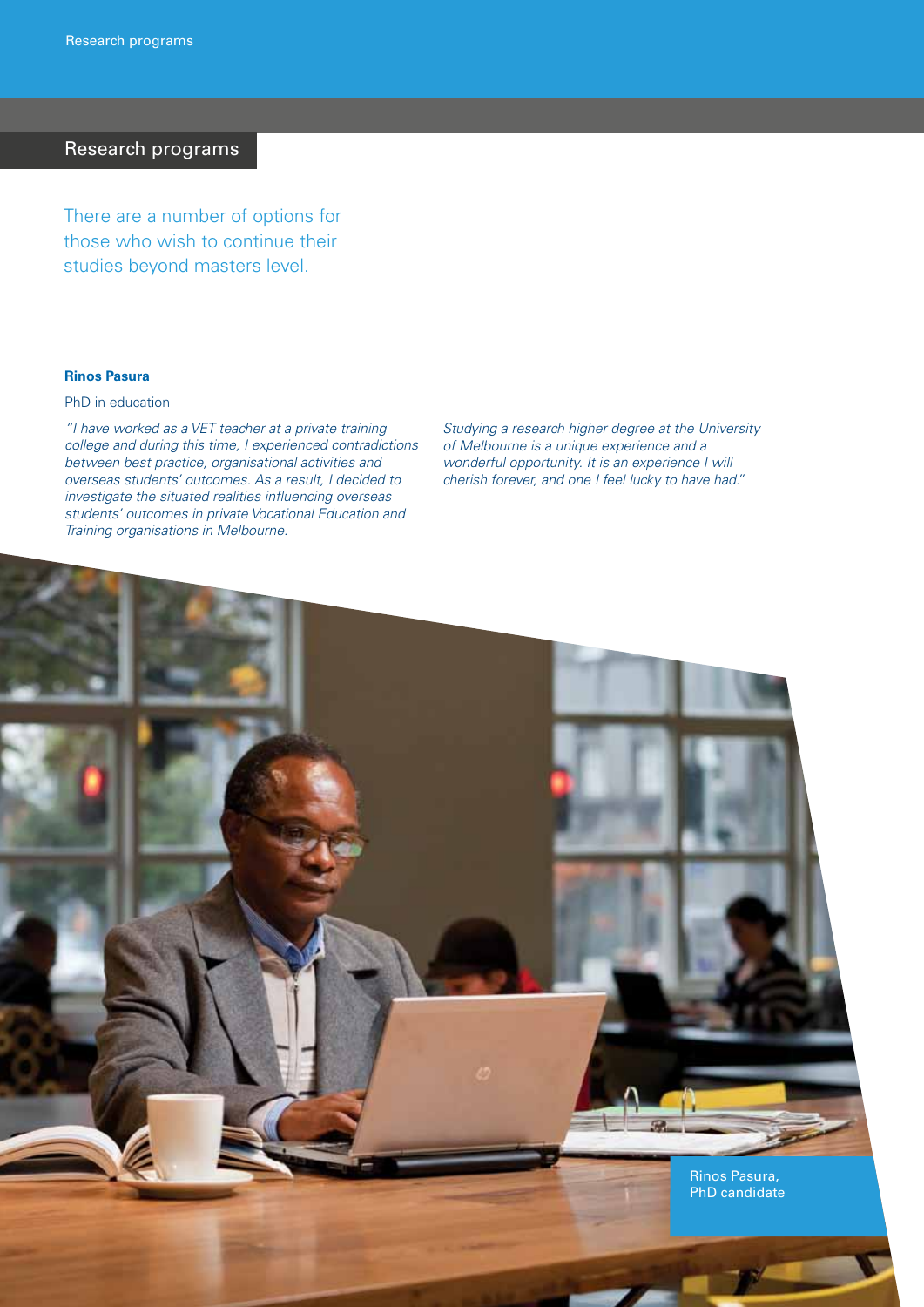# Doctor of Education

### PhD

The Doctor of Education (DEd) is an advanced professional doctorate for experienced professionals with educational responsibilities.

You will carry out advanced academic and professional study which has direct relevance to your professional role.

The first part of the DEd is 100 points of coursework. This will prepare you for the thesis stage. You will complete 50 points of coursework electives and 50 points of compulsory subjects.

The second stage of the DEd consists of a 55,000 word thesis in your chosen field.

Please submit an expression of interest (EOI) before applying. This will enable us to assess your research topic and determine whether supervision is available. For more information visit: www.education.unimelb.edu.au/research/eoi

| <b>Duration</b> | 3 years full-time<br>6 years part-time          |  |
|-----------------|-------------------------------------------------|--|
| <b>Content</b>  | 100 points of coursework AND 55,000 word thesis |  |

#### **Minimum Entry Requirements**

- a masters degree or equivalent in the discipline of education or a cognate field relevant to the proposed area of study, with at least an H2A average over the course;
- a documented record of at least five full-time equivalent years of professional or teaching experience in a field relevant to the proposed area of study: and
- evidence of capacity to undertake research. (Such evidence may be the completion of a research masters thesis, producing a sustained policy document, conference presentations, articles in professional journals, etc)

International students must also meet MGSE English language requirements.

You will complete a substantial piece of original research under academic supervision, developing authoritative knowledge in your field. PhD theses make a distinct contribution to existing knowledge, by using an original approach, interpreting findings in a new light or discovering new information.

Please submit an expression of interest (EOI) before applying. This will enable us to assess your research topic and determine whether supervision is available. For more information visit: www.education.unimelb.edu.au/research/eoi

| <b>Duration</b> | 3 years full-time<br>6 years part-time |
|-----------------|----------------------------------------|
| <b>Content</b>  | 80,000 word thesis                     |

#### **Minimum Entry Requirements**

The criteria for assessing applicants' eligibility for PhD candidature are:

#### **1. Minimum qualifications**

Applicants are normally required to have completed at least a four-year<br>degree at H2A standard from an Australian university, or a qualification Applicants are normally required to have completed at least a four-year honours or combination of qualifications considered by the RHD Committee to be equivalent. For particular disciplines applicants are also required to complete, at an appropriate level, a Graduate Management Admissions Test (GMAT) or a Graduate Record Entry (GRE) test.

#### **2. Minimum level of academic achievement**

Applicants should have achieved an overall H1 (80-100%) or H2A (75-79%) grade in the relevant honours or Masters degree.

#### **3. Relevance of the degree**

The completed degree must be in an area that is relevant to the intended PhD, including sufficient specialisation such that the applicant will have already developed an understanding and appreciation of a body of knowledge relevant to the intended PhD.

#### **4. Evidence of research ability**

Applicants are normally required to have completed a research project/ component that accounts for at least 25% of their year's work at 4th year or at masters level. Graduates of certain professional degrees at the University of Melbourne, including MBBS, BVSc, LLB, BPhysio and BEng are deemed to have met this requirement.

#### **5. Currency of applicant's knowledge of the discipline**

The applicant's degree/s and/or professional experience must demonstrate that their knowledge of the discipline in which they plan to undertake their research higher degree is current.

#### **6. Assessment of level of suitability**

Based on interview or other verbal communication, an assessment should be made of the level of understanding, motivation and time commitment of the student for the proposed program of study. For example, a full-time student would be expected to devote at least 40 hours a week and a part-time student about half of this.

International students must also meet MGSE English language requirements.